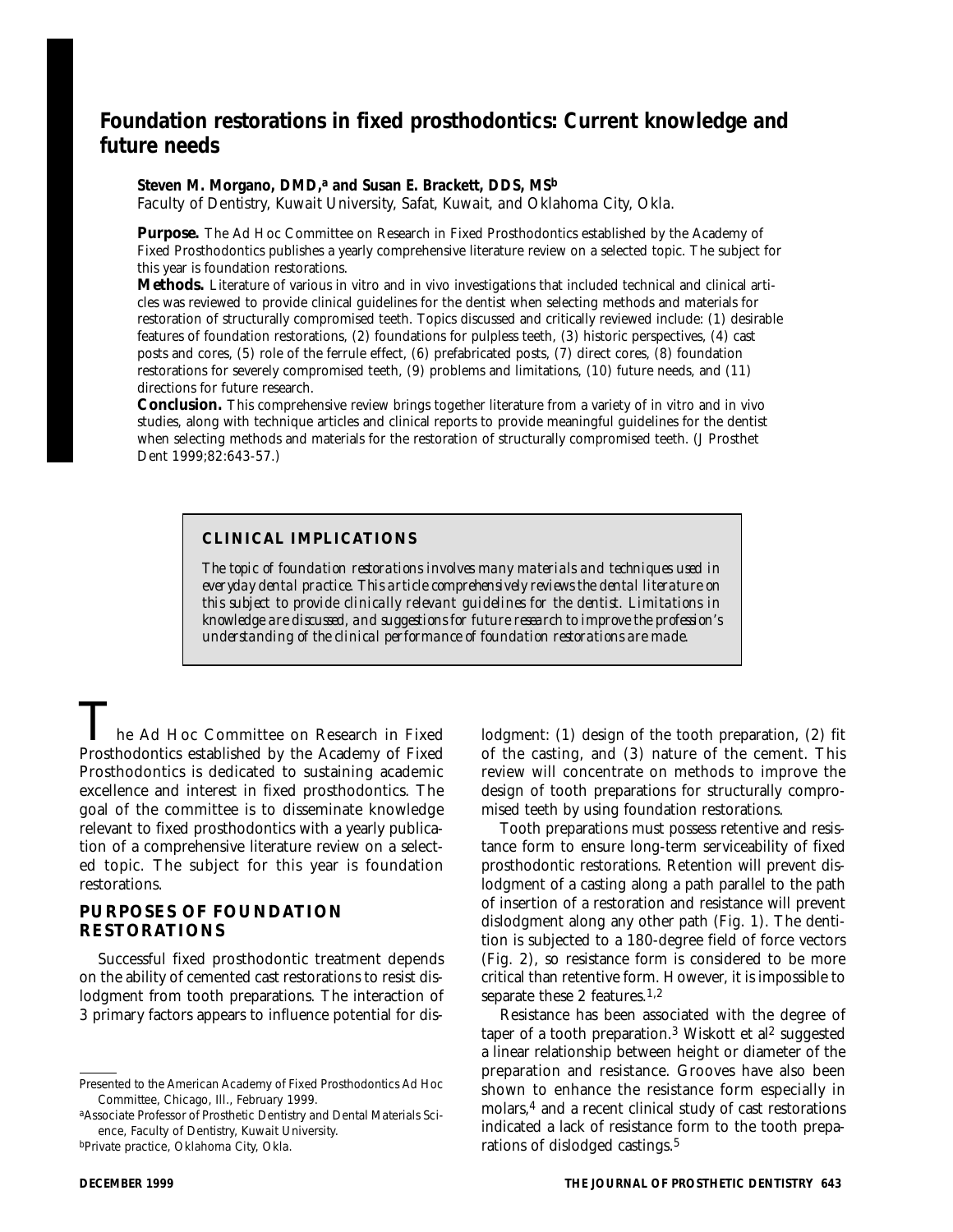

**Fig. 1. A,** Retention prevents dislodgment of restoration along path of insertion. **B,** Resistance prevents dislodgment of restoration by forces directed in apical, oblique or horizontal direction.

It is the responsibility of the dentist to incorporate retention and resistance form in the design of the tooth preparation that will receive a cast restoration. Nevertheless, cast restorations are commonly placed on damaged teeth with substantial loss of tooth structure. Retention and resistance form became compromised as the height of the prepared tooth is reduced in relation to the width of the preparations and over-



**Fig. 2.** During function, artificial crown is subjected to 180 degree field of force vectors.2

all height of the final cast restoration.6 A foundation restoration made from a restorative material is often indicated when inadequate coronal tooth structure remains to permit development of retentive and resistance form.

Shillingburg et al7 advocated the placement of a core reconstruction or foundation restoration when one half or more of the coronal tooth structure is missing, and pins can be used to augment the retention of the foundation restoration.8 After the restorative core material is secured, the tooth with its core reconstruction can be prepared following accepted guidelines for tooth preparations of intact teeth.9

## **DESIRABLE FEATURES OF FOUNDATION RESTORATIONS**

Foundation restorations replace coronal tooth structure that was lost as a result of dental caries, previous restorations or tooth fracture and may be fabricated from various restorative materials. The desirable features of the foundation restoration vary depending on clinical conditions.

Minute depressions or undercuts may be present in a tooth preparation. If adequate retentive and resistance form can be developed from natural tooth structure, strength of the foundation restoration is less critical, and these minor irregularities can be restored with the adhesive restorative materials such as glass ionomer, resinmodified glass ionomer, or compomer cements.10 A foundation restoration that does not contribute to the overall retention and resistance form of the tooth preparation is commonly described as a base. When the foundation restoration augments the retention and resistance provided by the remaining tooth structure, it is usually described as a core reconstruction.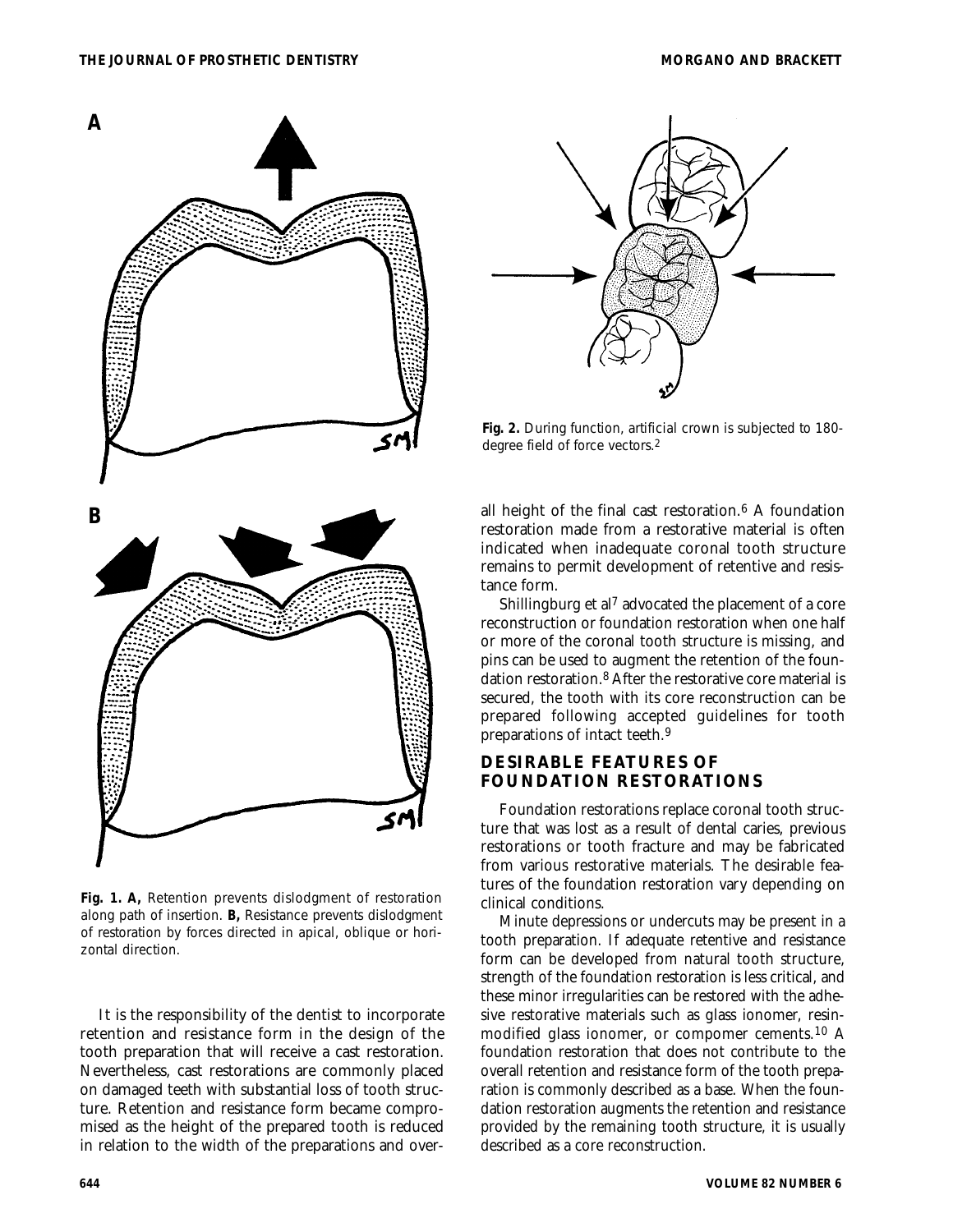Physical properties of a core reconstruction become more important as residual intact tooth structure decreases.10 Some desirable features of a core material include adequate compressive strength to resist intraoral forces,<sup>11</sup> sufficient flexural strength to prevent flexure of the core during normal intraoral functions,<sup>11</sup> biocompatibility,12 resistance to leakage of oral fluids at the core/tooth interface,13,14 ease of manipulation,15 ability to bond to remaining tooth structure,  $16-18$  thermal coefficient of expansion and contraction similar to tooth structure,13 dimensional stability,19 minimal potential for water absorption,20-22 and inhibition of dental caries.23

When retentive and resistance features are derived primarily from the core material, the strength of a foundation restoration and the retention of a core can directly influence survival of the artificial crown. Certain core materials may lack the inherent strength to support a complete crown. A tooth that must serve as an abutment to a fixed or removable prosthesis is subjected to increased stress, and the overall mechanical properties of the core must be adequate to resist these forces. Posterior teeth will be exposed to higher force thresholds than anterior teeth and the direction of the force differs. Therefore, required compressive and flexural strength may differ, depending on the location of the tooth in the dental arch. In addition, a foundation restoration that supports a translucent all-ceramic crown should not adversely effect the esthetic qualities of the final restoration.24

#### **FOUNDATION RESTORATIONS FOR PULPLESS TEETH Historical perspectives**

The concept of using the root of a tooth for retention of a crown is not new.25 In the 1700s Fauchard inserted wooden dowels in canals of teeth to aid in crown retention.26 Over time the wood would expand in the moist environment to enhance retention of the dowel until, unfortunately, the root would often fracture vertically.25 Additional efforts to develop crowns retained with posts or dowels in the 1800s were limited by the failure of the "endodontic" therapy of the era. Several of the 19th century versions of dowels also used wooden "pivots," but some dentists reported the use of metal posts favored by Black<sup>27</sup> in which a porcelain-faced crown was secured by a screw passing into a gold-lined root canal. A device developed by Clark in the mid-1800s was extremely practical for its time because it included a tube that allowed drainage from the apical area or the canal.28

The Richmond crown was introduced in 1878 and incorporated a threaded tube in the canal with a screwretained crown. The Richmond crown was later modified to eliminate the threaded tube and was redesigned as a 1-piece dowel and crown.29,30 One-piece dowelcrowns became unpopular because they were not practical. This was evident when divergent paths of insertion of the post-space and remaining tooth structure existed, especially for abutments to fixed partial dentures (FPDs). One-piece dowel-crown restorations also presented problems when the crown or FPD required removal and replacement. These difficulties led to development of a post-and-core restoration as a separate entity with an artificial crown cemented over a core and remaining tooth structure.

With the advent of scientific endodontic therapy in the 1950s, the challenges increased for restorative dentistry. Teeth that were commonly extracted without hesitation were successfully treated with predictable endodontic therapy, and a satisfactory restorative solution was necessary, especially for teeth with severe damage. Cast posts and cores became routine methods for restoration of endodontically treated teeth.

#### **CAST POSTS AND CORES**

The development of cast dowel cores was a logical evolution from the Richmond crown. For endodontically treated anterior teeth with moderate to severe destruction, cast posts and cores have been described as the restorative method of choice.31 Conversely, molars often perform satisfactorily with direct cores retained by engaging the pulpal chamber and a portion of the root canals,32,33 and retention of the core can be augmented by placement of 1 or more prefabricated intraradicular posts. Premolars may be restored with either custom cast posts and cores or prefabricated post(s) with direct cores.

#### **Methods of fabricating cast posts and cores**

A reliable method for fabricating a custom dowel core is direct fabrication of the pattern.34 The tooth is prepared for the crown after the existing restorations, dental caries, and weakened tooth structure are removed; the post space is then prepared. Guidelines for the length of the post include a length equal to the length of the clinical crown of the final restoration,35 and two thirds or three quarters the length of the root in bone.36 In vivo studies have suggested that clinical success of posts is directly proportional to their lengths; so it is rational to prepare a post channel as long as it is consistent with anatomic limitations while maintaining 4 to 5 mm of apical gutta percha seal.37-40 A shorter post is undesirable because it is less retentive and can produce unfavorable leverage and shear stresses within the root canal that may predispose the root to fracture.41,42 The width of the post is also an important consideration because arbitrarily widening the diameter of the post will reduce the thickness and strength of the radicular dentin.43 Thickness of remaining dentin is critical.

The post space should provide resistance to rotation of the dowel core. If the configuration of the prepared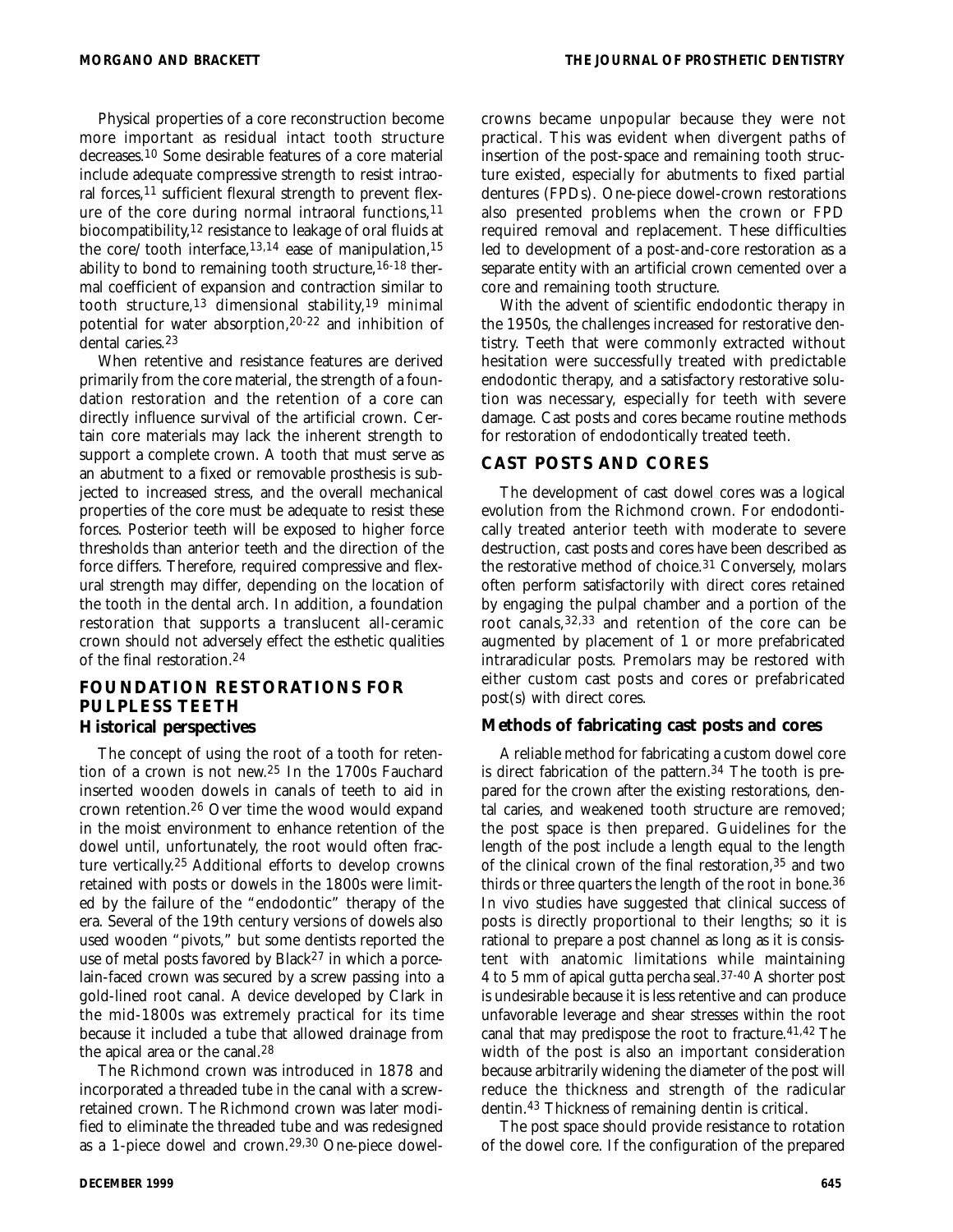canal is circular in cross section, it will not provide this resistance to rotation. A keyway should be placed within the canal.44 A positive seat for the core at the opening of the post-space is desirable to prevent overseating of the dowel, which may wedge the root and cause vertical fracture.44

Numerous materials have been described for fabrication of the dowel-core pattern. These materials included: wax with a plastic rod as a carrier and support, 34, 36, 45 wax with a dental bur, 44 and acrylic resin with a solid plastic sprue.35,46-49 Another method developed a core of acrylic resin with an endodontic file coated with wax that adapted to the prepared canal.50 A variation of the direct custom dowel core incorporated a prefabricated plastic pattern manufactured to correspond to the diameter and configuration of a specific reamer. With this method, the desired reamer was used to instrument the canal, and the matching plastic pattern was inserted into the post channel. Acrylic resin was then adapted to the coronal surface of the post pattern and contoured to the desired form. These prefabricated plastic patterns can be divided into 2 types: (1) precision parallel dowels and (2) precision tapered dowels.

Custom cast dowel cores require 2 visits. A primary disadvantage of the direct method of fabricating posts and cores is the chair time to fabricate the pattern. The indirect method conserves chair time by delegating the pattern for the post and core to a dental laboratory technician. Nevertheless, an accurate impression of the prepared post space that extends deeply in the canal of an endodontically treated tooth is a challenge. Success of the indirect method depends on the accuracy of the impression replicating the internal surface of the prepared root canal. Impression material may be injected in the post space and distributed by a spiral paste filler to capture the internal morphology of the canal.51 A rigid object is inserted in the canal before the initial set of impression material to strengthen this impression and minimize potential for distortion. Suggested reinforcement mechanisms include toothpicks,52 wire,53,54 paper clips,55,56 and plastic sprues.57

Prefabricated precision metal posts<sup>58</sup> and fit-sized plastic patterns59 offer an alternative approach that uses a pick-up impression. The post space is prepared with the appropriate instruments to conform to the preselected pattern, and the pattern is inserted in the canal with a substantial extension beyond the coronal tooth finish line. An impression is made that picks up the pattern that is transferred to the working cast, and the dowel core can be fabricated by a dental laboratory technician.

#### **Alloys for cast posts and cores**

Traditionally, custom dowel cores were cast in a gold alloy comparable to the alloys used for complete crowns. For decades the US government maintained a gold standard that resulted in a fixed, inexpensive price for gold. When this regulation for the price of gold was removed, the cost of gold elevated dramatically in the 1970s. With the cost of gold at unprecedented levels, there was an incentive to develop alternative alloys for cast restorations, and included dowel cores. Base metal alloys traditionally used to cast frameworks for removable partial dentures (RPDs) were suggested as logical alternatives to gold alloys, and their use for dowel cores was advocated.47,60 A major disadvantage of base metal alloys was their hardness because these castings were ground and contoured chairside. Alternative alloys were later introduced to resolve the problems of contouring and finishing posts and cores fabricated from base metal alloys. Dowel cores made from silver-palladium alloys were more easily adjusted chairside and were suitable castings.<sup>61</sup> Many properties of these silver-palladium alloys are similar to those of gold casting alloys, and they offer an economical and satisfactory alternative for custom-cast posts and cores.

## **Cast posts and cores as a method of restoring pulpless teeth**

Cast dowel cores have been reported to provide excellent service for endodontically treated teeth with moderate-to-severe damage. A 6-year retrospective study of 96 endodontically treated teeth with extensive loss of tooth structure and restoration with the use of cast dowel cores indicated a 90.6% success rate.62 Cast posts are best applied to single-rooted teeth, especially incisors and canines; and the use of custom cast dowel cores, fabricated directly or indirectly, remains an integral component of prosthodontic treatment. A recently reported national survey investigated dentists' philosophies and techniques of restoring endodontically treated teeth. The results indicated that the majority of dentists in the United States used either cast posts exclusively or both cast posts and prefabricated posts in their practices.63

## **ROLE OF THE FERRULE EFFECT**

A post and core in a pulpless tooth can transfer occlusal forces intraradicularly with resultant predisposition to vertical fracture of the root.64,65 The role of the final cast restoration in protection of the dowelrestored pulpless tooth has been discussed for decades. In 1959 Frank66 indicated the importance of protective coronal coverage of pulpless teeth, and Rosen<sup>44</sup> suggested that the "hugging action" of a subgingival collar of cast metal provided extracoronal bracing that could prevent fracture of tooth structure. Eissman and Radke67 used the term *ferrule effect* to describe this 360-degree ring of cast metal and recommended extension of the definitive cast restoration at least 2 mm apical to junction of the core and remaining tooth structure (Fig. 3).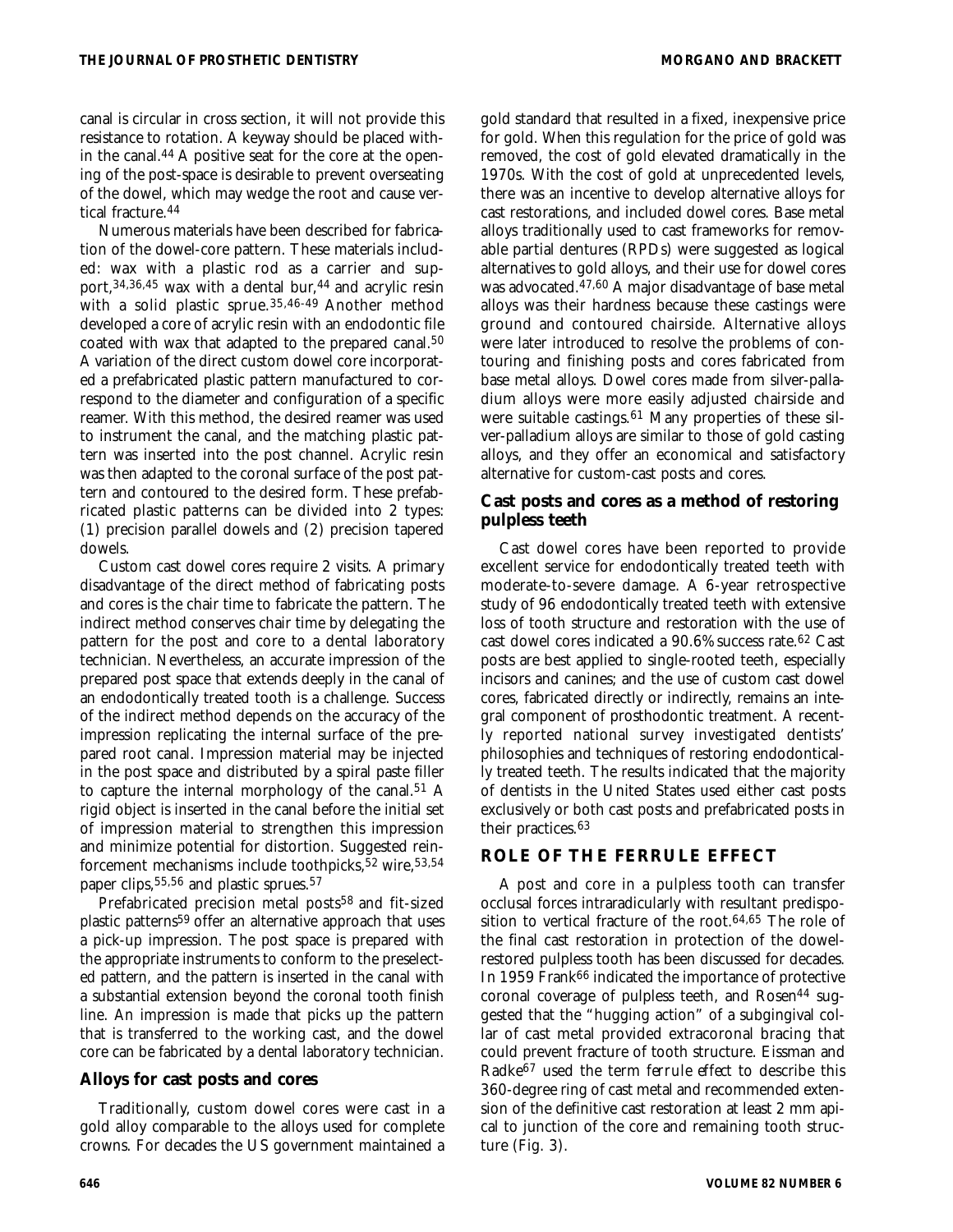

**Fig. 3.** Occlusal forces (*OF*) are transmitted to center of root through post as spreading forces (*SF*) that can cause vertical fracture of root. If artificial crown extends 2 mm apical to junction of core and tooth, ferrule effect (*FE*) will resist these spreading forces. Post and core in combination with artificial crown provide coronoradicular stabilization.

In vitro studies by Barkhorder et al<sup>68</sup> and Hemming et al<sup>69</sup> reported an improved resistance to fracture when encircling collars or ferrules were used with posts. Assif et al70 examined in vitro the effect of post design on the fracture resistance of pulpless premolars restored with cast crowns. Their results indicated that the design of the post did not influence resistance to fracture if the core was covered with a complete cast crown that extended 2 mm apical to the finish line of the core. An in vitro study by Isidor et al71 evaluated the effects of post length and ferrule length on the resistance to dynamic loading of bovine teeth restored with artificial crowns. Resistance to failure was greatest for the group restored with a combination of the longest posts (10 mm) and the longest ferrules (2.5 mm).

Libman and Nicholls72 evaluated in vitro the effects of ferrules on the integrity of the cement seal of cast crowns, and reported improved resistance to fatigue failure of the cement seal of a crown when the crown margin extended at least 1.5 mm apical to the margin of the core. Another study indicated that failure of the



**Fig. 4.** Pulpless maxillary first premolar with post in buccal root. Occlusal force (*large arrow*) can produce tensile stresses at lingual aspect of crown margin (*small arrow*) that may jeopardize integrity of marginal seal of crown.

cement seal of the artificial crown occurred first on the tension side of the tooth, especially when the ferrule was small and the post was off-center (Fig. 4).73 Loss of the cement seal of the coronal restoration is insidious and clinically undetectable initially. Nevertheless, leakage will occur between the crown margin and the tooth surface and may extend into the post space, which could lead to dental caries and potential loss of the tooth.74 A clinical study by Torbjörner et al75 retrospectively evaluated the survival and failure characteristics of teeth restored with posts and artificial crowns, and their results indicated a higher potential for fracture of the post when the cemented crowns did not provide a ferrule effect (Fig. 5).

Cementation of a post with a dentinal bonding system could theoretically provide internal bracing of the root that substitutes for the extracoronal ferrule. Two recent in vitro studies have suggested this possibility.76,77 Clinical studies to corroborate the internal reinforcement of roots with dentinal bonding systems are lacking. Thus, there is no compelling evidence to suggest abandonment of the classic extracoronal ferrule.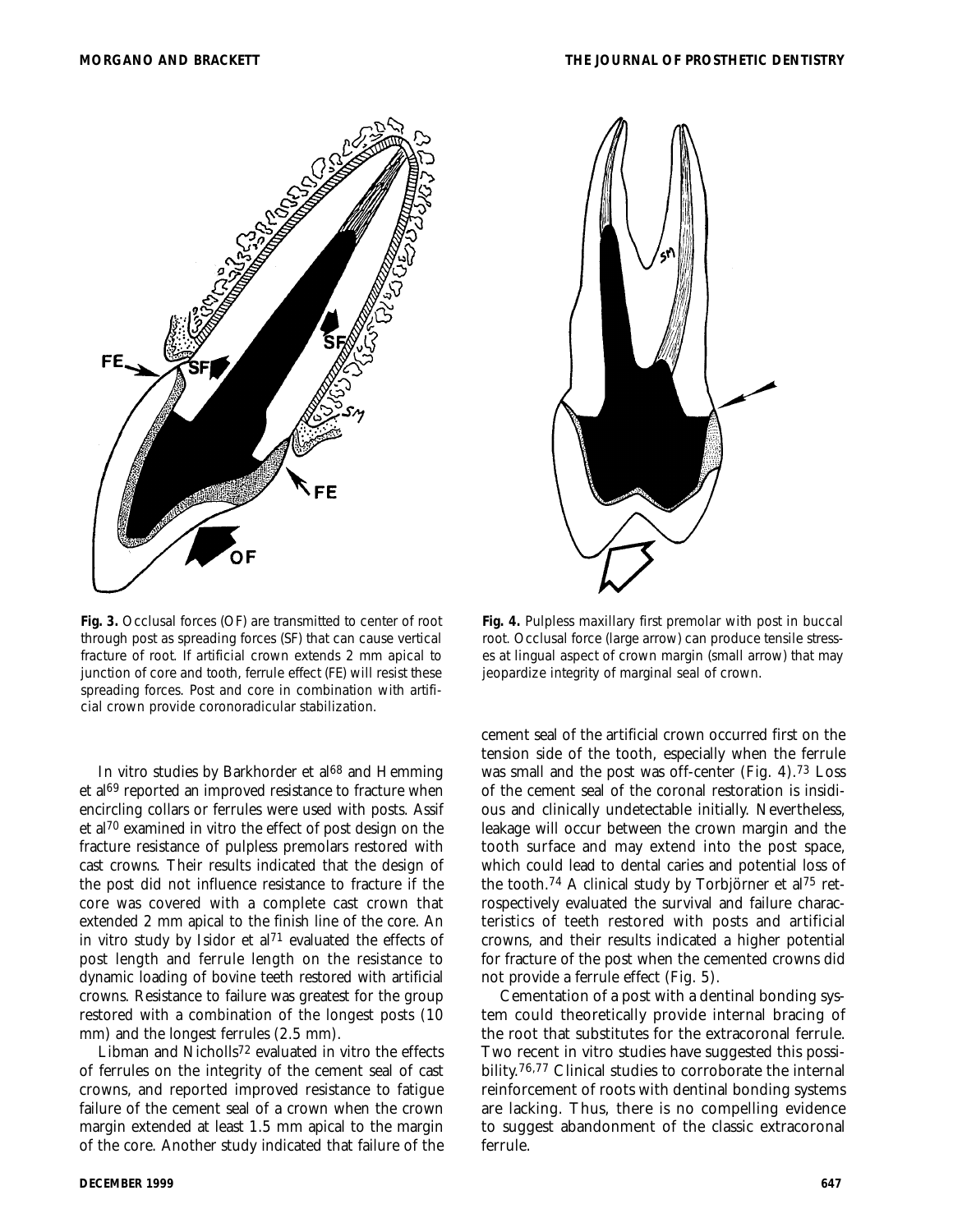

**Fig. 5.** When ferrule is absent, occlusal forces are concentrated at junction of post and core, and post may fracture.

Shillingburg et al78 have advocated a contrabevel in the tooth preparation for a cast post and core to produce a core with a collar that serves as a secondary ferrule, independent of the ferrule provided by the cast crown. However, Sorensen and Engleman79 reported no advantage to this contrabevel and collar when a crown was cemented over the core. Their results indicated that the ferrule effect was obtained from nearly parallel walls of intact tooth structure coronal to the finish line for the artificial crown and not from the contrabevel on the core preparation.79 They also reported that a 1-mm beveled finish line for a complete crown preparation without additional tooth structure coronal to the bevel did not improve the fracture resistance of the root.<sup>79</sup> Loney et al<sup>80</sup> conducted an analysis of stresses developed in photoelastic-resin models of maxillary canines restored with cast cores. Half the specimens contained cores with a 1.5-mm collar to provide a ferrule as a component of the core itself, and half omitted this collar. Their results indicated substantially higher mean stresses with the collared cores and suggested that incorporation of a ferrule with a cast core may be undesirable.

Milot and Stein81 investigated the ability of beveled tooth preparations to improve the resistance to fracture

of plastic tooth analogs restored with three different post systems. Substantial tooth structure remained coronal to a rounded-shoulder finish line for complete crowns, and a 1-mm bevel was added to half the specimens. The results of their in vitro study indicated an appreciable increase in mean failure thresholds when the length of the ferrule was increased by the addition of a 1-mm bevel to the finish line.81

Despite the well-intended recommendation to develop a cast ferrule as a component of the cast core, there is little evidence to support the contrabevel and ferrule as integral components of a cast core.39,82 Preparation of a contrabevel for the core requires the removal of sound coronal tooth structure and may compromise the ferrule effect from the cemented artificial crown. This design to the post-and-core preparation also results in a final casting with both intracoronal and extracoronal components, which complicates compensation for thermal contraction of the alloy during investing and casting. Finally, this ferrule as a part of the cast core cannot be developed with any of the direct core materials. However, failure of teeth restored with direct core reconstructions has not been associated with the lack of a ferrule effect from the core material when the cemented artificial crown provides a ferrule.

Current knowledge has confirmed that the dentist should retain as much coronal tooth structure as possible when preparing pulpless teeth for complete crowns to maximize the ferrule effect. A minimal height of 1.5 to 2 mm of intact tooth structure above the crown margin for 360 degrees around the circumference of the tooth preparation appears to be a rational guideline for this ferrule effect. Surgical crown lengthening83 or orthodontic extrusion84 should be considered with severely damaged teeth to expose additional tooth structure to establish a ferrule. If these provisions for developing a ferrule are impractical, extraction of the tooth and replacement with conventional or implantsupported prosthodontics should be considered.

#### **PREFABRICATED POSTS**

Prefabricated posts have become more popular, and there is a variety of systems available. A recent nationwide survey of dentists indicated that 40% of general dentists used prefabricated posts most of the time, and the most popular prefabricated post was the parallelsided serrated post.63 The use of prefabricated posts with a direct core reconstruction is often regarded as the restorative method of choice for restoration of pulpless molars with substantial loss of tooth structure.31 These commercially available posts are supplied in various shapes with numerous surface configurations. They may be parallel-sided or tapered. Some parallel-sided posts are tiered, whereby parallelism is maintained but their diameters are narrowed in their apical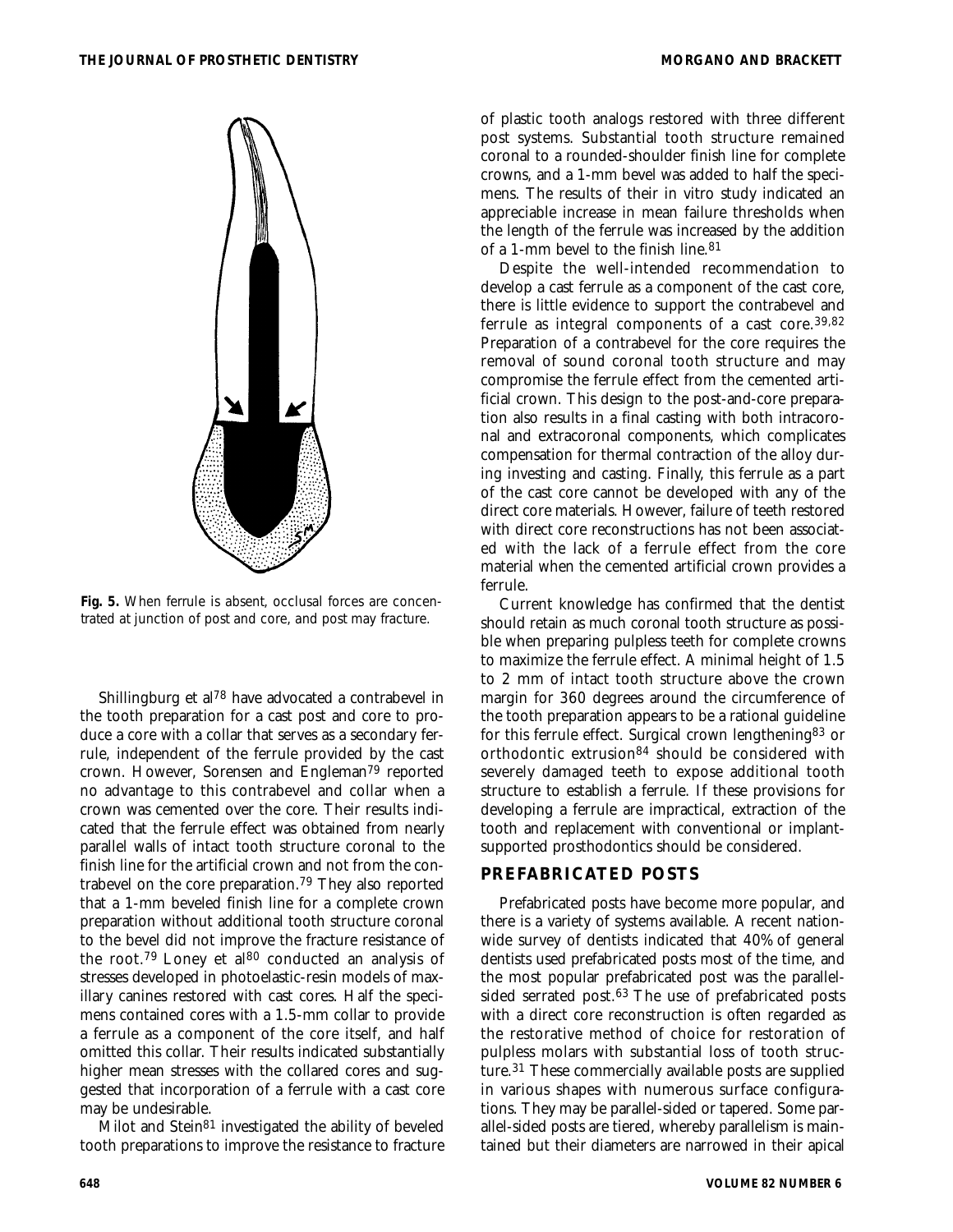portions where the root is generally thinner. Some prefabricated posts are passive, and others actively engage tooth structure with threads.85,86 Active posts are more retentive, but can generate unfavorable stresses and predispose the root to fracture.87-89 The most retentive passive post is a long, parallel-sided post with a roughened surface, but a parallel-sided post will often require removal of substantial radicular dentin to achieve the desired length.39,41,90-92

#### **Carbon-fiber reinforced epoxy resin posts**

Most prefabricated posts are metallic, but there are several newer nonmetallic systems available. A post fabricated from a carbon-fiber reinforced epoxy resin was developed in France by Duret and Renaud, and became commercially available in Sweden in 1992.93 Carbonfiber reinforced epoxy resin is a recently introduced dental restorative material composed of unidirectional carbon fibers that are 8 µm in diameter embedded in a resin matrix and supporters claim the physical properties are similar to those of natural dentin.94-99 The material is radiolucent and appears to be biocompatible based on cytotoxicity tests reported by Torbjörner et al.99

Two in vitro studies have indicated that these carbonfiber posts possessed inferior strength compared to metal posts.100,101 Nevertheless, an in vitro study of carbonfiber reinforced epoxy resin posts that used bovine teeth suggested that these posts were less likely than metal posts to cause fracture of the root at failure.102 A retrospective short-term clinical study of 236 teeth restored with carbon-fiber reinforced epoxy resin posts reported no failures attributable to the posts after a period of 2 to 3 years of service.103 These posts are manufactured in several configurations (Fig. 6) and are used with composite cores and resin luting agents. Nevertheless their ability to bond to adhesive dental resins appears unremarkable, and their bond can be improved with mechanical retention such as serrations.98,104

At this time the long-term effects of restoring pulpless teeth with these posts are unknown. Although the stiffness of these posts has been reported to be similar to human dentin, Purton and Payne98 reported a transverse modulus of elasticity for these posts that exceeded the values recorded for stainless steel posts. Because of the parallel arrangement of the reinforcing carbon fibers, these posts displayed anisotropic behavior whereby their physical properties differ depending on the loading angles.98 Furthermore, even if the elastic modulus of the post were comparable to human dentin, this property will not ensure similar clinical behavior for the post and radicular dentin. The root is essentially a hollow tube, and the thin rod-shaped post is within this hollow tube surrounded by an intervening layer of composite resin luting agent. The radically different configurations of the root compared with the post combined with the interposed composite resin lut-



**Fig. 6.** Various configurations of commercially available carbon-fiber reinforced epoxy resin posts.

ing material suggest that the flexibility of the post will not match the flexibility of the root. Another in vitro study indicated that the form of the post would influence its rigidity and reported that smooth posts were less flexible than serrated posts.104

A flexible post can be detrimental especially when there is little remaining natural tooth structure between the margin of the core and the gingival extension of the artificial crown. When the ferrule is absent or extremely small, occlusal loads may cause the post to flex with eventual micromovement of the core, and the cement seal at the margin of the crown may fracture in a short time (Fig. 7). Marginal leakage with recurrent dental caries will ensue, but the deterioration will be unnoticed until substantial destruction of tooth structure occurs.74

#### **Zirconia posts**

With recent advances in ceramic technology, the allceramic crown has become more popular. However, restoring a pulpless tooth with a metal post and core in combination with an all ceramic crown is a challenge. The underlying metal from the post and core can alter the optical effects of a translucent all-ceramic crown and compromise the esthetics.

In response to the need for a post that possesses optical properties compatible with an all-ceramic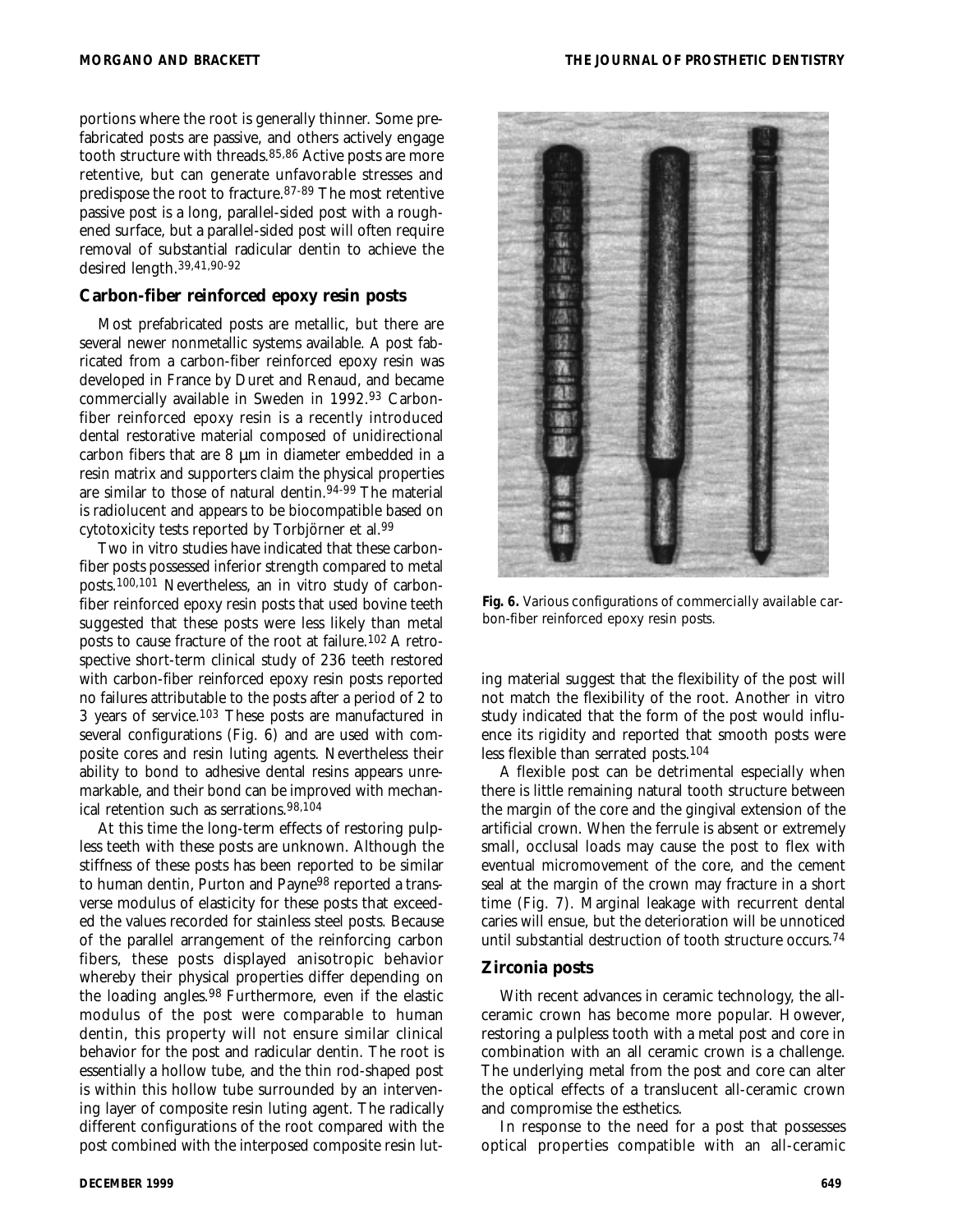

**Fig. 7.** Flexible post may allow micromovement of core (*small arrow*) under occlusal load (*large arrow*) when ferrule is small or absent with resultant fracture of cement seal at crown margin (*curved arrow*).

crown, an all-ceramic post has been developed (Fig. 8).24,105-108 This post is composed of zirconium oxide, a material that has been used in medicine for orthopedic implants. Animal studies have indicated stability after long-term aging of this ceramic material without evidence of degradation.109,110 The post is made from fine-grain, dense tetragonal zirconium polycrystals (TZP),111,112 and the zirconia post has been reported to possess high flexural strength and fracture toughness.113 This radiopaque material is biocompatible with some physical properties similar to steel.<sup>113-115</sup> The zirconia post was designed for use with an adhesive resin cement, and one in vitro study has recorded poor resin-bonding capabilities of this post to radicular dentin after dynamic loading and thermocycling.116

These posts were also designed for use with a composite core material, but a large composite core may not be sufficiently rigid to support a brittle all-ceramic crown.11,20 Sorensen24 described a method of combining this post with IPS Empress pressed-glass technology to compensate for the disadvantages of a composite core for an all-ceramic restoration. A custom glass-ceramic



**Fig. 8.** Commercially available post made from zirconium oxide.

core was formed over the prefabricated zirconia post to develop a post and core that was entirely ceramic.

Clinical trials are lacking with this new all-ceramic post, and the ability of these posts to resist intraoral forces are unknown. Ceramics are tough materials with high compressive strengths, but are brittle when subjected to shearing forces.117,118 An alternative to this all-ceramic post is a cast post and core made from a metal ceramic alloy. Opaque porcelain can be fused to the core portion to provide a durable post and core that will disguise the graying effect that can occur with conventional cast metal posts and cores when combined with all-ceramic crowns.<sup>119</sup>

#### **Woven-fiber composite materials**

The manufacturer of a cold-glass plasma-treated polyethylene woven-fiber has suggested this material in a resin composite to provide coronoradicular stabilization for pulpless teeth.120,121 The fibers are multidirectional and developers of the material have suggested a number of uses.122 An in vitro study of this material with extracted human teeth indicated that woven-fiber composite posts and cores were significantly weaker than cast metal posts and cores.123 Nevertheless, when this woven-fiber composite was reinforced with a smaller-diameter prefabricated post, the strength of the system increased significantly.123 These prefabricated posts embedded in the woven-fiber composite were not as strong as cast posts and cores, but were less likely to cause fracture of the roots when subjected to failure loads.123

# **CEMENTS AND CEMENTATION OF POSTS**

## **Dental cements**

Dental cements lute the post to radicular dentin, and properties such as compressive strength, tensile strength, and adhesion of the cement are commonly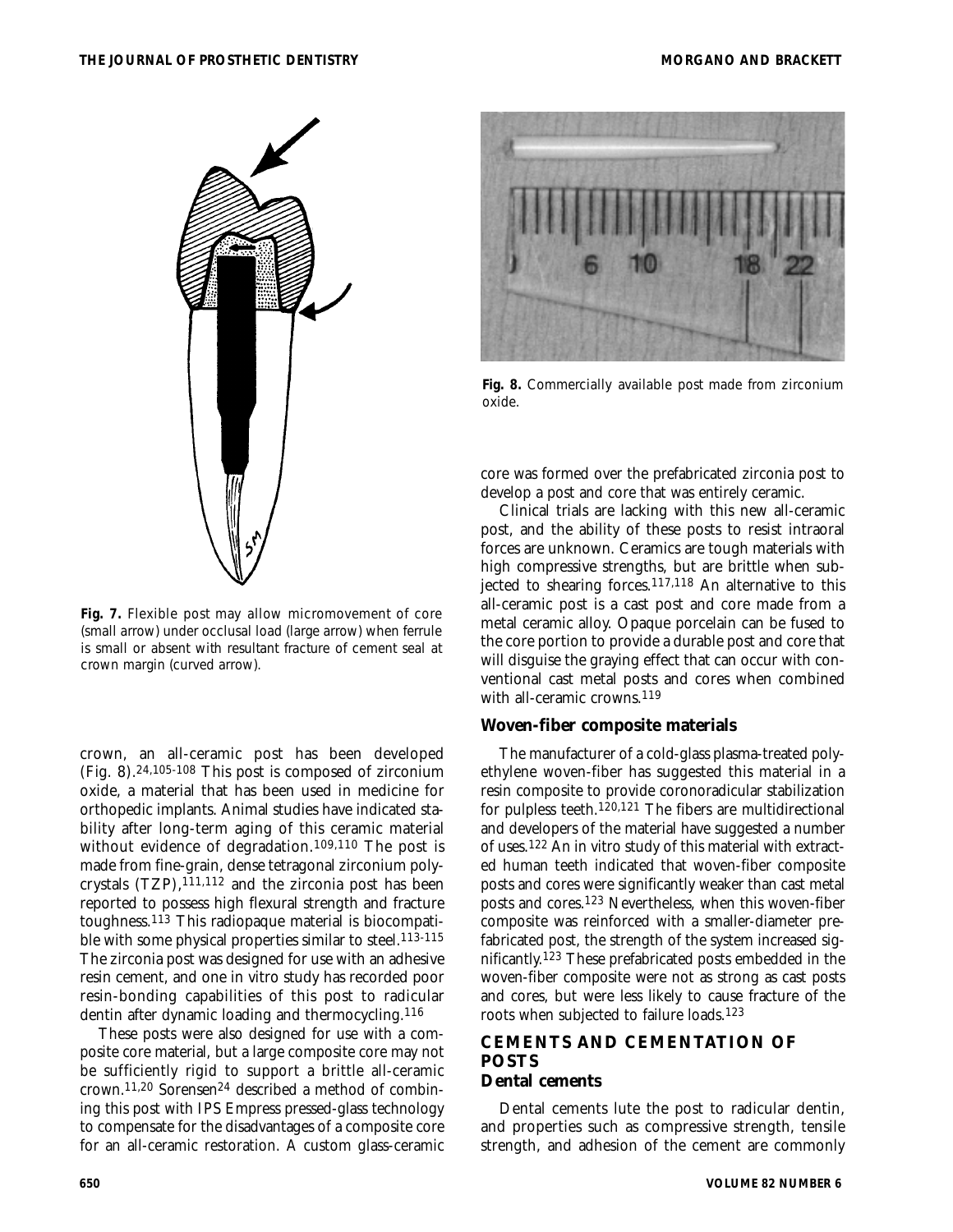described as predictors for success of a cemented post. Other factors such as potential for plastic deformation, microleakage, water imbibition, behavior of the cement during the setting process, and handling characteristics can also influence the survival rate of a cemented post.

There are several luting agents currently available to the dentist and they include: zinc phosphate, polycarboxylate, glass ionomer, resin-modified glass ionomer, compomer, and resin cements. These different classes of cements represent a variety of products by a number of dental manufacturers. There are distinct advantages and inherent disadvantages to each product.

Zinc phosphate cement is the standard cement used for decades to lute dental restorations, and this cement has been extremely successful. The primary disadvantages of zinc phosphate cement are solubility in oral fluids and lack of true adhesion. Polycarboxylate and glass ionomer cements provide a weak chemical bond to dentin.124,125 Polycarboxylate cements have been reported to undergo plastic deformation after cyclic loading and may be less retentive than zinc phosphate and glass ionomer cements.126 Glass ionomer cement has been reported to release fluoride<sup>127-129</sup>; nevertheless the ability of glass ionomer cement to inhibit dental caries in dentin has not been clearly demonstrated.130 Resin-modified glass ionomer cements possess similar chemical properties and also can leach fluoride131,132; however, objective proof of the clinical benefit of this fluoride release is also lacking.133 Adhesive resins are essentially insoluble and provide better retention in vitro compared with nonadhesive resins and conventional cements.134

There are peculiarities to the handling characteristics and clinical behavior of each class of cement. Glass ionomer cement requires several days<sup>135</sup> or even several weeks136 to reach its maximal strength, so it is unsuitable as a luting agent for posts. Any recontouring of the core with a dental handpiece soon after cementation of the post will cause vibration of the post that may weaken the immature cement film and contribute to eventual retentive failure of the post.

Resin-modified glass ionomer cement has become popular for cementation of complete crowns, and its use has been suggested for cementation of posts.137,138 However, this class of cement imbibes water and expands with time,<sup>139,140</sup> and there is anecdotal evidence that volumetric expansion of this cement will fracture all-ceramic crowns relatively soon after cementation.141 If this cement can fracture all-ceramic crowns, its expansion will likely cause vertical fracture of roots if selected to cement posts. Therefore, it appears at this time that resin-modified glass ionomer cements should be avoided for cementation of posts.

Resinous cements have been studied extensively, and several investigations have evaluated the ability of adhesive resins to retain intraradicular posts. Some studies



**Fig. 9.** Study of pulpless premolars restored with MOD silver amalgam restorations (**A**), resin-bonded MOD inlays (**B**), and MOD onlays cemented with zinc phosphate cement (**C**) indicated best fracture resistance with onlays.

have reported significantly greater retention for posts cemented with adhesive resins,142-145 whereas others have reported conflicting results.146-148 One factor that has a detrimental effect on resinous cements is eugenol contamination of dentin. The setting process of dental resins occurs by free-radical addition polymerization, and this process can be inhibited by phenolic compounds, such as eugenol (2-methoxy-4-allyphenol).146 Most endodontic sealers contain eugenol, and the obturation of the root canal occurs by condensation of the gutta percha filling material under pressure to force the eugenol-containing liquid sealer into the dentinal tubules and lateral canals. After eugenol has penetrated dentin, it is difficult to remove, and the presence of eugenol in the radicular dentin can explain the inconsistent results reported for posts cemented with adhesive resins.142,146,148,149

The ability of resins to bond to dentin and restorative materials can enhance retention, but this increased retention may not ensure resistance to dislodgment of the post with normal clinical conditions. One study has reported extremely high retentive values for an unfilled 4-META resinous cement,142 but this cement is relatively weak and has been reported to undergo plastic deformation that will likely lead to fatigue failure in vivo.150 Adhesive resin cements are also technique sensitive, and Mendosa and Eakle<sup>147</sup> have reported difficulty in manipulating a resinous cement in vitro. For example, some posts did not seat completely in their post channels because of premature setting of the resin.

Resin cements have also been suggested as a method to reinforce pulpless teeth. One study evaluated the ability of inlays cemented with resin bonded procedures in posterior pulpless teeth to bond together the remaining tooth structure and eliminate the need to cover and surround the cusps with a cast restoration. This study compared the fracture resistance of extracted endodontically treated premolars restored with MOD silver amalgam restorations, resin-bonded MOD inlays, and MOD onlays cemented with zinc phosphate cement (Fig. 9). The greatest resistance to fracture was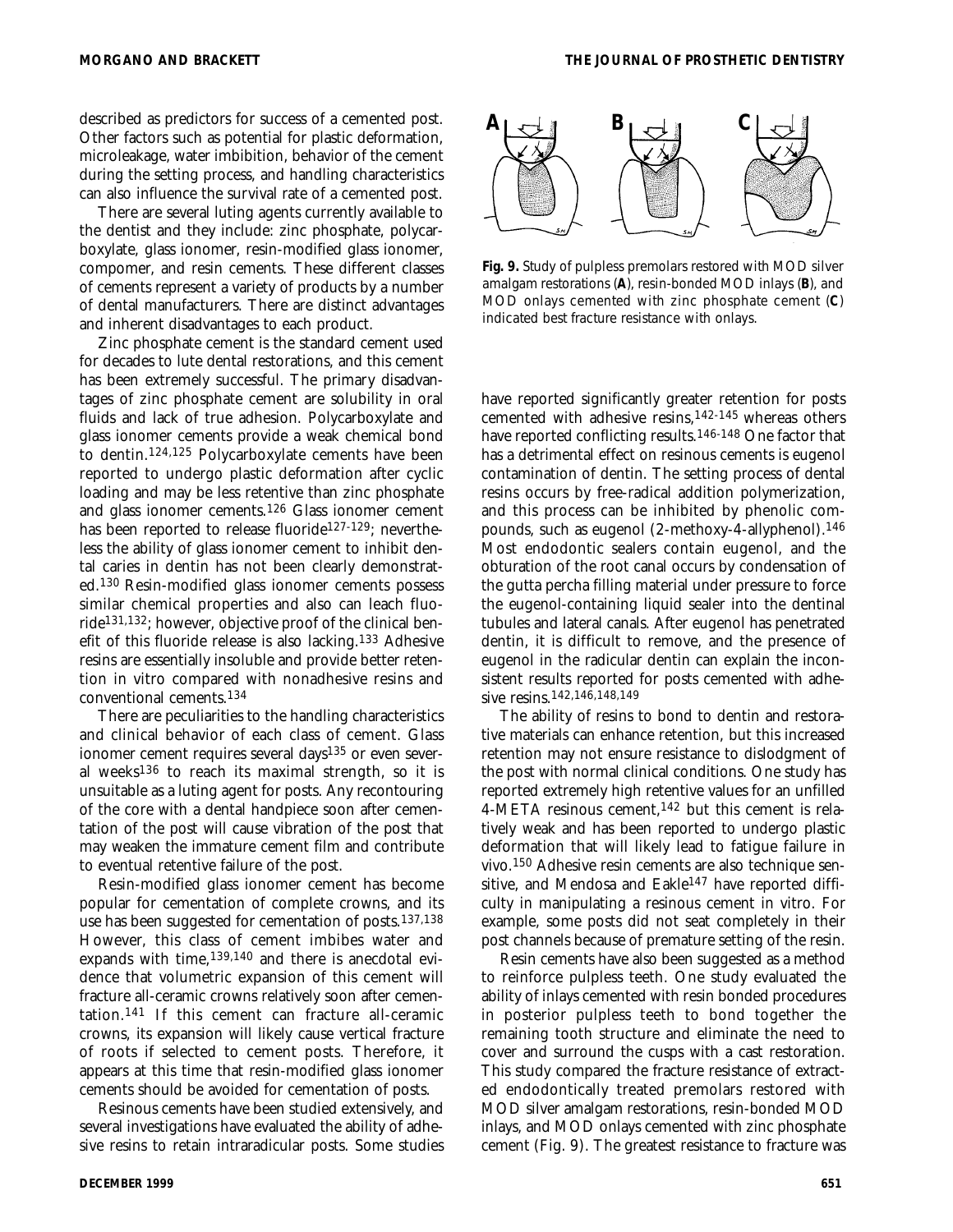



recorded for MOD onlays cemented with zinc phosphate cement.151

#### **Cementation of posts**

If cement is placed on the post only when it is cemented, air will be trapped deeply in the prepared canal, and as the post is seated the air will travel through the liquid cement to create voids that will compromise the physical properties of the cement film (Fig. 10). Filling the canal with cement before seating the post will avoid air entrapment and ensure a dense uniform cement lute.152 Nevertheless few dental cements provide adequate working time to introduce cement into the canal before the post is seated, and resin cements are especially prone to premature setting if this procedure is attempted. Tjan et al146 have demonstrated substantial voids with an adhesive resin cement, and suggested that these voids were responsible for the unexpected low retentive values for posts luted with the resin cement. Zinc phosphate cement is especially well suited for placement of the cement in the canal before seating of the post because of its extended working time.152

To date, there have not been any long-term clinical trials of cemented posts that demonstrate the superiority of a specific cement, and most dentists will select a cement empirically. Studies have confirmed that none

of the available cements possess physical properties that are capable of compensating for problems commonly associated with a poorly designed post. A short, wide, overly tapered post combined with an artificial crown lacking an adequate ferrule is more likely to fail regardless of cement. If a post is fabricated consistent with sound biomechanical principles, following guidelines in a standard prosthodontic text, conventional cements such as zinc phosphate cement are satisfactory.

## **DIRECT CORES Core materials**

The three basic direct core materials are silver amalgam, composite, and glass ionomer–based core materials. There have been numerous in vitro experiments that have investigated the physical properties of these core materials. Some studies have been conducted with crowns cemented over cores to more appropriately mimic clinical conditions, and others have loaded the core materials directly to determine their strengths. Conclusions often differ depending on the design of the study, and factors such as applied loading angle have been shown to substantially alter the results.153

Properties that are important predictors of the clinical behavior of a core material include compressive, shear and tensile strengths, along with rigidity.154,155 Silver amalgam has been reported to perform best as a core material under simulated clinical conditions because of its high compressive strength and rigidity.11,156 Conversely, a number of studies have indicated that materials derived from glass ionomer cement perform poorly as a load-bearing core material.155-160 Composite has a strength intermediate between silver amalgam and glass ionomer core material and is more flexible than silver amalgam.<sup>11</sup> It appears that composite is an acceptable direct core material when substantial coronal tooth structure remains,155,157-161 but less desirable when there is limited supporting dentin.11 Composite is also difficult to condense adequately in the tooth preparation, and a syringe technique has been reported to produce a denser core compared with a bulk-insertion technique.162

Several composite core materials contain a fluorosilicate inorganic filler similar to the aluminum fluorosilicate glass in glass ionomer cements. Consequently, these composites release trace amounts of fluoride that may continue for up to 5 years.163,164 Nevertheless, as with the fluoride leached from glass ionomer cements, clinically relevant cariostatic properties have not been established with these fluoride-containing composite core materials.

### **Bonded cores**

Contemporary adhesive dentistry allows for the bonding of cores to the remaining tooth structure.16,17,165-167 Bonding techniques will augment the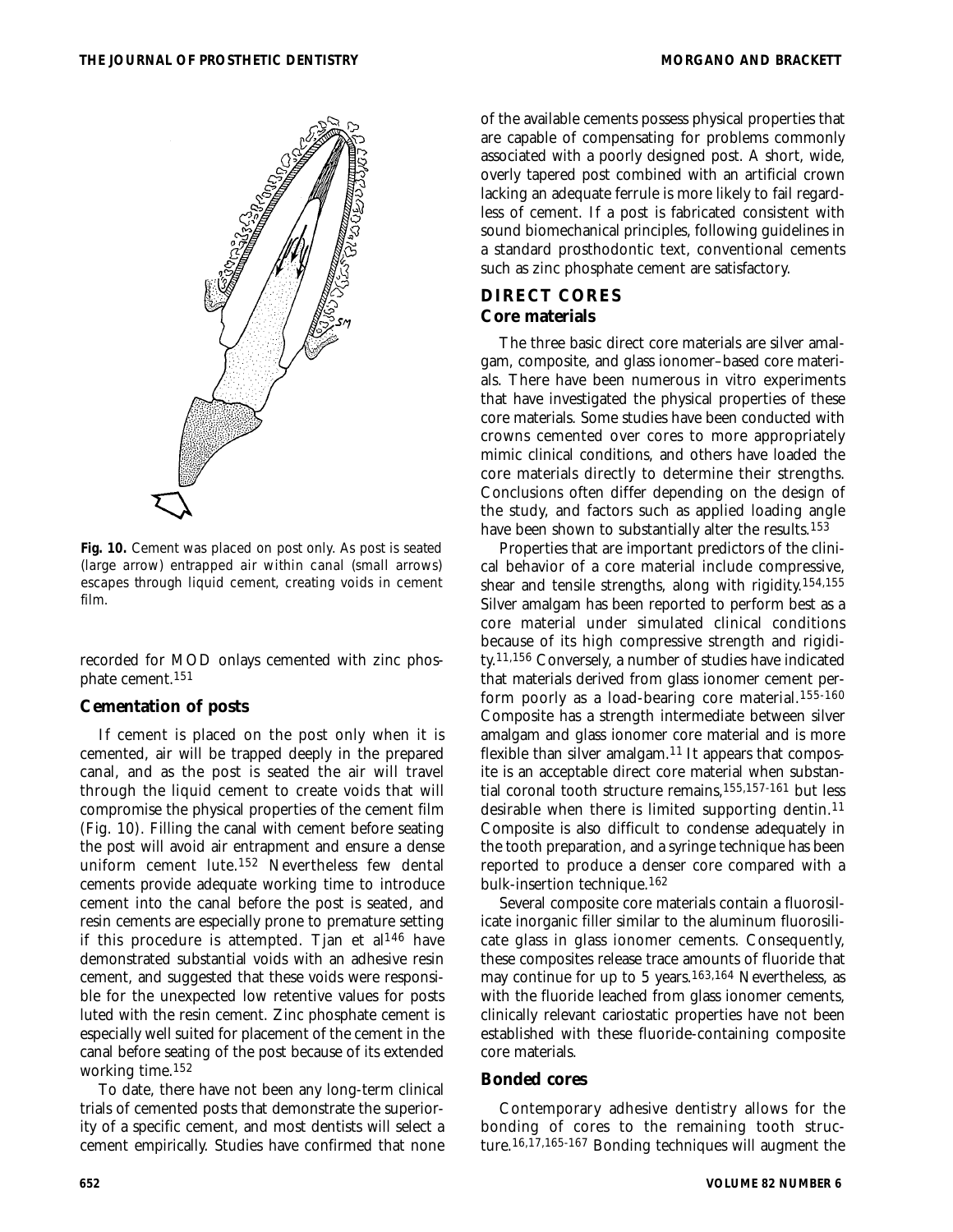mechanical retention of a core, but should not be used as the sole means of retention.18,165,168 The high fracture strength of silver amalgam can be improved in vitro with the use of an amalgam bonding agent, although the clinical relevance of the effect of the bonding procedure after prolonged intraoral function are unknown.17 Amalgam bonding techniques result in an adhesive resin at the interface between the tooth and the silver amalgam, and marginal leakage has been reported after in vitro aging for 30 days.169 However, leakage at the core margin should not be a problem when amalgam bonding agents are used because the margins of the artificial crown completely cover the core/tooth interface.

### **FOUNDATION RESTORATIONS FOR SEVERELY COMPROMISED TEETH**

In the past pulpless molars were resected and restored with complex restorative techniques as a method to retain compromised teeth and avoid the need for removable prosthetic restorations.170 These restorative procedures are technically demanding and expensive. A failure rate ranging from 32% to 38% within the first 10 years of service has been reported for resected molars,171,172 although teeth that survived 10 years appeared to have a better long-term prognosis.173 Construction of a foundation restoration to retain a complete crown is especially difficult with a resected tooth, and a relatively high percentage of failures appeared to be the result of restorative failures and faulty resective procedures.174

With the advent of predictable osseointegrated implants to support and retain prosthetic restorations,175-179 the practice of retaining severely compromised teeth has diminished substantially. Often it is in the best interest of the patient to extract teeth with a poor prognosis and replace the compromised teeth with implant-supported artificial crowns or FPDs.

## **CURRENT PROBLEMS AND LIMITATIONS**

Despite the large volume of published research on foundation restorations, major gaps exist in the profession's current knowledge on this topic. There are numerous in vitro studies of different approaches to foundation restorations, primarily involving methods of restoring pulpless teeth; but data from these in vitro investigations are frequently conflicting and not always applicable clinically.31 Several retrospective clinical studies of restored pulpless teeth have been reported in the literature.28,37,180-185 Nevertheless, the results of these studies are also conflicting, and it is difficult to formulate meaningful clinical guidelines based on diametrically opposed results.

With any retrospective study, there are problems with control of the treatment methods, and the proce-

dures provided are commonly biased. For example, it can be assumed that the dentists who provided treatment for the patients surveyed in a retrospective study used clinical judgment to select the method of treatment. Teeth with minimal remaining coronal dentin may have been restored with custom cast posts and cores, and those with substantial residual tooth structure may have received prefabricated posts or foundation restorations without posts. Consequently, with this hypothetical treatment protocol, the teeth restored with cast posts would be at a higher risk of failure not because of any inherent problems with the procedure but because the dentists selected cast posts and cores for teeth with the least supporting dentin and the poorest prognosis.

### **FUTURE NEEDS**

With the advent of new materials and techniques, additional in vitro and in vivo studies are required to fully evaluate the efficacy of these recent developments. The carbon-fiber reinforced epoxy resin post and zirconia post, as well as recently introduced cements and bonding techniques, are among these new materials and procedures. Currently, there is sparse scientific knowledge relative to the long-term prognosis of teeth restored with these approaches.

Further improvements in direct core materials would also be welcome. Silver amalgam is the most mechanically sound core material, but health concerns about its mercury content continue.186 A silver amalgam core is eventually totally covered with a complete artificial crown and not exposed to the oral environment; thus, a silver amalgam core is unlikely to contribute any systemic mercury to the patient. Nevertheless, the day may come when silver amalgam is not available in dentistry for any purposes, and a suitable substitute for direct cores will be necessary. Composite core materials can provide favorable mechanical results when there is adequate remaining supportive dentin, but the flexibility of current formulations limit their use when extensive coronal tooth structure is missing. Reinforcement with silanized glass fibers or polymer-impregnated fibers has been suggested as a method of improving the flexural strength of dental resins. This approach may improve the physical properties of resin-based core materials.187 In addition, health related issues may also arise with composites. Organic constituents have been reported to leach from dental composite resins, and the biologic effects of these eluded organic materials are unknown.188-191

## **SUGGESTED DIRECTIONS FOR FUTURE RESEARCH**

Randomized controlled clinical trials would provide the most reliable data on the prognosis of teeth restored with foundation restorations, but these studies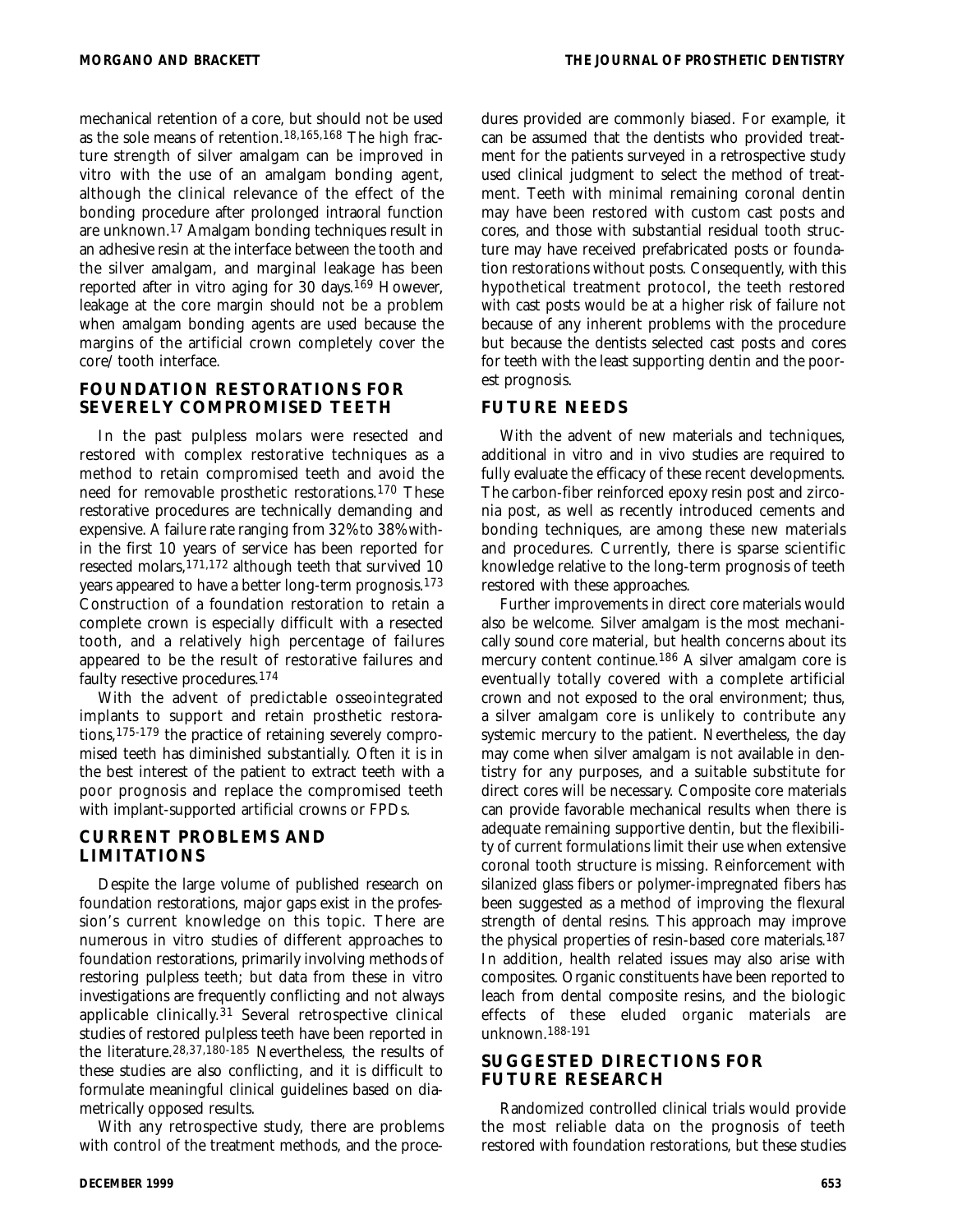are prohibitive, and data relative to long-term success rates would be unavailable for many years. Retrospective clinical studies are more cost-effective, and if well executed, can serve as reasonable alternatives to randomized controlled clinical trials. The dental profession needs more high-quality retrospective clinical studies on this topic, and investigations of patients treated in a relatively controlled environment such as a dental school would likely provide more valid results than those reported from the currently available retrospective investigations. For maximal reliability and validity, retrospective data should be collected from large groups of patients, with records chosen randomly by chance from a pool of patients who received treatment that is consistent with recommended procedures found

#### **SUMMARY**

in standard texts.

The topic of foundation restorations involves many materials and techniques used daily in dental practice. This comprehensive article reviewed literature from various in vitro and in vivo investigations in addition to technical and clinical reports to provide meaningful guidelines for selection of methods and materials for restoration of structurally compromised teeth. Limitations in current knowledge of this topic and directions for future research were also suggested.

We thank Dr Nadim Baba and Mr Bruce Spector for the photography of Figures 6 and 8.

#### **REFERENCES**

- 1. Wiskott HW, Nicholls JI, Belser UC. The relationship between abutment taper and resistance of cemented crowns to dynamic loading. Int J Prosthodont 1996;9:117-30.
- 2. Wiskott HW, Nicholls JI, Belser UC. Effect of tooth preparation height and diameter on the resistance of complete crowns to fatigue loading. Int J Prosthodont 1997;10:207-15.
- 3. Parker MH, Gunderson RB, Gardner FM, Calverley MJ. Quantitative determination of taper adequate to provide resistance form: concept of limiting taper. J Prosthet Dent 1988;59:281-8.
- 4. Parker MH, Malone KH 3d, Trier AC, Striano TS. Evaluation of resistance form for prepared teeth. J Prosthet Dent 1991;66:730-3.
- 5. Trier AC, Parker MH, Cameron SM, Brousseau JS. Evaluation of resistance form of dislodged crowns and retainers. J Prosthet Dent 1998;80:405-9.
- 6. Parker MH, Calverley MJ, Gardner FM, Gunderson RB. New guidelines for preparation taper. J Prosthodont 1989;2:61-6.
- 7. Shillingburg HT, Hobo S, Whitsett LD, Jacobi R, Brackett SE. Fundamentals of fixed prosthodontics. 3rd ed. Chicago: Quintessence; 1997. p. 185.
- 8. Markley MR. Pin reinforcement and retention of amalgam foundations and restorations. J Am Dent Assoc 1958;56:675-9.
- 9. Shillingburg HT, Jacobi R, Brackett SE. Fundamentals of tooth preparations for cast metal and porcelain restorations. Chicago: Quintessence; 1987.
- 10. Christensen GJ. When to use fillers, build-ups or posts and cores. J Am Dent Assoc 1996;127:1397-8.
- 11. Kovarik RE, Breeding LC, Caughman WF. Fatigue life of three core materials under simulated chewing conditions. J Prosthet Dent 1992;68:584- 90.
- 12. Craig RG. Restorative dental materials. 10th ed. St Louis: Mosby; 1997. p. 137.
- 13. Larson TD, Jensen JR. Microleakage of composite resin and amalgam core material under complete cast crowns. J Prosthet Dent 1980;44:40-4.
- 14. Hormati AA, Denehy GE. Microleakage of pin-retained amalgam and composite resin bases. J Prosthet Dent 1980;44:526-30.
- 15. Kao EC, Hart S, Johnston WM. Fracture resistance of four core materials with incorporated pins. Int J Prosthodont 1989;2:569-78.
- 16. Kanca J 3rd. Dental adhesion and the All-Bond system. J Esthet Dent 1991;3:129-32.
- 17. Donald HL, Jeansonne BG, Gardiner DM, Sarkar NK. Influence of dentinal adhesives and a prefabricated post on fracture resistance of silver amalgam. J Prosthet Dent 1997;77:17-22.
- 18. Lo CS, Millstein PL, Nathanson D. In vitro shear strength of bonded amalgam cores with and without pins. J Prosthet Dent 1995;74:385-91.
- 19. Oliva RA, Lowe JA. Dimensional stability of silver amalgam and composite used as core materials. J Prosthet Dent 1987;57:554-59.
- 20. Braem MJ, Davidson CL, Lambrechts P, Vanherle G. In vitro flexural fatigue limits of dental composites. J Biomed Mat Res 1994;28:1397-402.
- 21. Braem MJ, Lambrechts P, Gladys S, Vanherle G. In vitro fatigue behavior of restorative composites and glass ionomers. Dent Mater 1995;11:137- 41.
- 22. Indrani DJ, Cook WD, Televantos F, Tyas MJ, Harcourt JK. Fracture toughness of water-aged resin composite restorative materials. Dent Mater 1995;11:201-7.
- 23. Dionysopoulos P, Kotsanos N, Koliniotou-Koubia E, Papagodiannis Y. Secondary caries formation in vitro around fluoride-releasing restorations. Oper Dent 1994;19:183-8.
- 24. Sorensen JA, Mito WT. Rationale and clinical technique for esthetic restoration of endodontically treated teeth with the Cosmopost and IPS Empress post system. Quintessence Dental Technol 1998;12:81-90.
- 25. Shillingburg HT, Kessler JC. Restoration of the endodontically treated tooth. Chicago: Quintessence; 1982. p. 13.
- 26. Fauchard P. The surgeon dentist or treatise on the teeth, vol. 2. Translated from the 2nd ed. 1746 by Londsay L. London: Butterworth and Company Ltd; 1946.
- 27. Black GV. A method of grafting artificial crowns on roots of teeth. Mo Dent J 1869;1:233-6.
- 28. Prothero JH. Prosthetic dentistry, Chicago: Medico-Dental Publishers; 1921. p. 1153-74.
- 29. Hampson EL, Clark J. The post-retained crown. Dent Pract Dent Rec 1958;8:130-5.
- 30. Demas NC. Direct impression for cast Richmond crown using acetate crown forms. Dental Dig 1957;63:258-9.
- 31. Morgano SM, Milot P. Clinical success of cast metal posts and cores. J Prosthet Dent 1993;70:11-6.
- 32. Nayyar A, Walton RE, Leonard LA. An amalgam coronal-radicular dowel and core technique for endodontically treated posterior teeth. J Prosthet Dent 1980;43:511-5
- 33. Nayyar A. Amalgam corono-radicular buildup for molars and premolars. J Clin Dent 1988;1:41.
- 34. Barker BC. Restoration of non-vital teeth with crowns. Aust Dent J 1963;8:191-200.
- 35. Dewhirst RB, Fisher DW, Shillingburg HT Jr. Dowel-core fabrication. J South Calif Dent Assoc 1969;37:444-9.
- 36. Silverstein WH. The reinforcement of weakened pulpless teeth. J Prosthet Dent 1964;14:372-81.
- 37. Sorensen JA, Martinoff JT. Clinically significant factors in dowel design. J Prosthet Dent 1984;52:28-35.
- 38. Goodacre CJ, Spolnick KJ. The prosthodontic management of endodontically treated teeth: a literature review. Part II. Maintaining the apical seal. J Prosthod 1995;4:51-3.
- 39. Morgano SM. Restoration of pulpless teeth: application of traditional principles in present and future contexts. J Prosthet Dent 1996;75:375- 80.
- 40. Mattison GD, Delivanis PD, Thacker RW Jr, Hassel KJ. Effect of post preparation on the apical seal. J Prosthet Dent 1984;51:785-9.
- 41. Standlee JP, Caputo AA. Biomechanics in clinical dentistry. Chicago: Quintessence; 1987. p. 185-203.
- 42. Holmes DC, Diaz-Arnold AM, Leary JM. Influence of post dimension on stress distribution in dentin. J Prosthet Dent 1996;75:140-7.
- 43. Lloyd PM, Palik JF. The philosophies of dowel diameter preparation: a literature review. J Prosthet Dent 1993;69:32-6.
- 44. Rosen H. Operative procedures in mutilated endodontically treated teeth. J Prosthet Dent 1961;11:973-86.
- 45. Gentile D. Direct dowels for endodontically treated teeth. Dental Dig 1965;71:500-1.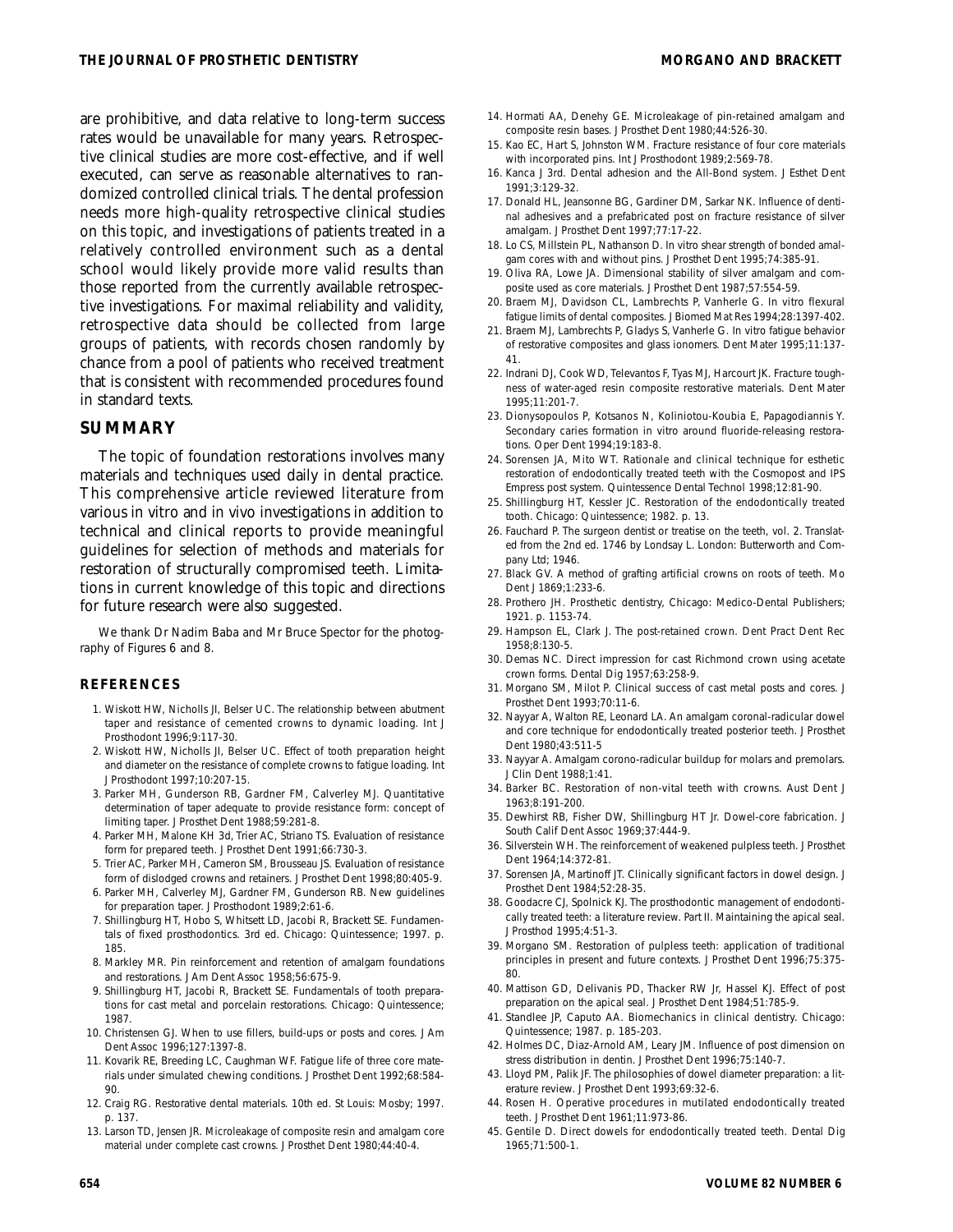- 46. Bartlett SO. Construction of detached core crowns for pulpless teeth in only two sittings. J Am Dent Assoc 1968;77:843-5.
- 47. DeDomenico RJ. Technique for the fabrication of a cast post and core with nonprecious metal. J Am Dent Assoc 1977;94:1139-41.
- 48. Rosenberg PA, Antonoff SJ. Gold posts. Common problems in preparation and technique for fabrication. NY State Dent J 1971;37:601-6.
- 49. Stern N. A direct pattern technique for posts and cores. J Prosthet Dent 1972;28:279-83.
- 50. Miller AW. Direct pattern techniques for post and cores. J Prosthet Dent 1978;40:392-7.
- 51. Sall HD. Restorative techniques for endodontically treated teeth. Dent Surv 1977;53:45-7.
- 52. Michnick BT, Raskin RB. A multiple post-core technique. J Prosthet Dent 1978;39:622-6.
- 53. Dooley BS. Preparation and construction of post-retention crowns for anterior teeth. Aust Dent J 1967;12:544-50.
- 54. McLean JW. The alumina tube post crown. Br Dent J 1967;123:87-92.
- 55. Baraban DJ. The restoration of pulpless teeth. Dent Clin North Am 1967;Nov:633-53.
- 56. Fellman S. Indirect technique for gold core and crown restoration for non-vital teeth. Dent Surv 1964;40:41-3.
- 57. Mazzuchelli L. Post and core construction. R I Dent J 1972;5:11-5.
- 58. Rosentiel E. Impression technique for cast core preparations. Br Dent J 1967;123:599-600.
- 59. Chiche GJ, Mikhail MG. Laminated single impression technique for cast posts and cores. J Prosthet Dent 1985;53:325-8.
- 60. Pinkley VA, Morris DR. Use of nonprecious metal for cast dowel and core. J Prosthet Dent 1974;32:78-9.
- 61. Dale JW, Moser J. A clinical evaluation of semiprecious alloys for dowels and cores. J Prosthet Dent 1977;38:161-4.
- 62. Bergman B, Lundquist P, Sjogren U, Sundquist G. Restorative and endodontic results after treatment with cast posts and cores. J Prosthet Dent 1989;61:10-5.
- 63. Morgano SM, Hashem AF, Fotoohi K, Rose L. A nationwide survey of contemporary philosophies and techniques of restoring endodontically treated teeth. J Prosthet Dent 1994;72:259-67.
- 64. Guzy GE, Nicholls JI. In vitro comparison of intact endodontically treated teeth with and without endo-post reinforcement. J Prosthet Dent 1979;42:39-44.
- 65. Trope M, Maltz DO, Tronstad L. Resistance to fracture of restored endodontically treated teeth. Endodont Dent Traumatol 1985;1:108-11.
- 66. Frank AL. Protective coverage of pulpless teeth. J Am Dent Assoc 1959; 59:895-900.
- 67. Eissman HF, Radke RA. Postendodontic restoration. In: Cohen S, Burns RC, editors. Pathways of the pulp. 4th ed. St Louis: CV Mosby; 1987. p. 640-3.
- 68. Barkhordar RA, Radke R, Abbasi J. Effect of metal collars on resistance of endodontically treated teeth to root fracture. J Prosthet Dent 1989;61: 676-8.
- 69. Hemmings KW, King PA, Setchell DJ. Resistance to torsional forces of various post and core designs. J Prosthet Dent 1991;66:325-9.
- 70. Assif D, Bitenski A, Pilo R, Oren E. Effect of post design on resistance to fracture of endodontically treated teeth with complete crowns. J Prosthet Dent 1993;69:36-40.
- 71. Isidor F, Brondum K, Ravnholt G. The influence of post length and crown ferrule length on the resistance to cyclic loading of bovine teeth with prefabricated titanium posts. Int J Prosthodont 1999;12:78-82.
- 72. Libman WJ, Nicholls JI. Load fatigue of teeth restored with cast posts and cores and complete crowns. Int J Prosthodont 1995;8:155-61.
- 73. Fan P, Nicholls JI, Kois JC. Load fatigue of five restoration modalities in structurally compromised premolars. Int J Prosthodont 1995;8:213-20.
- 74. Freeman MA, Nicholls JI, Kydd WL, Harrington GW. Leakage associated with load fatigue-induced preliminary failure of full crowns placed over three different post and core systems. J Endod 1998;24:26-32.
- 75. Torbjörner A, Karlsson S, Ödman PA. Survival rate and failure characteristics for two post designs. J Prosthet Dent 1995;73:439-44.
- 76. Saupe WA, Gluskin AH, Radke RA Jr. A comparative study of fracture resistance between morphologic dowel and cores and a resin-reinforced dowel system in the intraradicular restoration of structurally compromised roots. Quintessence Int 1996;27:483-91.
- 77. Mendoza DB, Eakle WS, Kahl EA, Ho R. Root reinforcement with a resinbonded preformed post. J Prosthet Dent 1997;78:10-4.
- 78. Shillingburg HT, Hobo S, Whitsett LD, Jacobi R, Brackett SE. Fundamen-

tals of fixed prosthodontics. 3rd ed. Chicago: Quintessence; 1997. p. 204.

- 79. Sorensen JA, Engleman MJ. Ferrule design and fracture resistance of endodontically treated teeth. J Prosthet Dent 1990;63:529-36.
- 80. Loney RW, Kotowicz WE, McDowell GC. Three-dimensional photoelastic stress analysis of the ferrule effect in cast post and cores. J Prosthet Dent 1990;63:506-12.
- 81. Milot P, Stein RS. Root fracture in endodontically treated teeth related to post selection and crown design. J Prosthet Dent 1992;68:428-35.
- 82. Hunter AJ, Hunter AR. The treatment of endodontically treated teeth. Curr Opin Dent 1991;1:199-205.
- 83. Smukler H, Chaibi M. Periodontal and dental considerations in clinical crown extension: a rational basis of treatment. Int J Periodontics Restorative Dent 1997;17:464-77.
- 84. Kocadereli I, Tasman F, Guner SB. Combined endodontic-orthodontic and prosthodontic treatment of fractured teeth. Case report. Aust Dent J 1998;43:28-31.
- 85. Kurer PF. The Kurer anchor system for the post crown restoration. J Ont Dent Assoc 1968;45:57-60.
- 86. Musikant BL, Deutsch AS. A new prefabricated post and core system. J Prosthet Dent 1984;52:631-4.
- 87. Standlee JP, Caputo AA, Holcomb J, Trabert KC. The retentive and stressdistributing properties of a threaded endodontic dowel. J Prosthet Dent 1980;44:398-404.
- 88. Standlee JP, Caputo AA, Holcomb JP. The Dentatus screw: comparative stress analysis with other endodontic dowel designs. J Oral Rehabil 1982;9:23-33.
- 89. Standlee JP, Caputo AA. The retentive and stress distributing properties of split threaded endodontic dowels. J Prosthet Dent 1992;68:436-42.
- 90. Standlee JP, Caputo AA, Hanson EC. Retention of endodontic dowels: effects of cement, dowel length, diameter and design. J Prosthet Dent 1978;38:400-5.
- 91. Johnson JK, Sakumura JS. Dowel form and tensile force. J Prosthet Dent 1978;40:645-9.
- 92. Standlee JP, Caputo AA. Effect of surface design on retention of dowels cemented with a resin. J Prosthet Dent 1993;70:403-5.
- 93. Duret B, Reynaud M, Duret F. A new concept of corono-radicular reconstruction: the Composipost (2). [in French] Chir Dent Fr 1990;60:69-77.
- 94. Yazdanie N, Mahood M. Carbon fiber acrylic resin composite: an investigation of transverse strength. J Prosthet Dent 1985;54:543-7.
- 95. Malquarti G, Berruet RG, Bois D. Prosthetic use of carbon fiber-reinforced epoxy resin for esthetic crowns and fixed partial dentures. J Prosthet Dent 1990;63:251-7.
- 96. King PA, Setchell DJ. An in vitro evaluation of a prototype CFRC prefabricated post developed for the restoration of pulpless teeth. J Oral Rehabil 1990;17:599-609.
- 97. Vigule G, Malquarti G, Vincent B, Bourgeois D. Epoxy/carbon composite resins in dentistry: mechanical properties related to fiber reinforcements. J Prosthet Dent 1994;72:245-9.
- 98. Purton DG, Payne JA. Comparison of carbon fiber and stainless steel root canal posts. Quintessence Int 1996;27:93-7.
- 99. Torbjörner A, Karlsson S, Syverud M, Hensten-Pettersen A. Carbon fiber reinforced root canal posts. Mechanical and cytotoxic properties. Eur J Oral Sci 1996;17:599-609.
- 100. Sidoli GE, King PA, Setchell DJ. An in vitro evaluation of a carbon fiberbased post and core system. J Prosthet Dent 1997;78:5-9.
- 101. Martinez-Insua A, da Silva L, Rilo B, Santana U. Comparison of the fracture resistances of pulpless teeth restored with a cast post and core or carbon-fiber post with a composite core. J Prosthet Dent 1998;80:527-32.
- 102. Isidor F, Odman P, Brondum K. Intermittent loading of teeth restored using prefabricated carbon fiber posts. Int J Prosthodont 1996;9:131-6.
- 103. Fredriksson M, Astbäck J, Pamenius M, Arvidson K. A retrospective study of 236 patients with teeth restored by carbon fiber-reinforced epoxy resin posts. J Prosthet Dent 1998;80:151-7.
- 104. Love RM, Purton DG. The effect of serrations on carbon fibre posts retention within the root canal, core retention, and post rigidity. Int J Prosthodont 1996;9:484-8.
- 105. Myenberg KH, Luthy H, Scharer P. Zirconia post: a new all-ceramic concept for non-vital abutment teeth. J Esthet Dent 1995;7:73-80.
- 106. Pissis P. Fabrication of a metal-free ceramic restoration utilizing the monobloc technique. Prac Periodontics Aesthet Dent 1995;7:83-94.
- 107. Zalkind M, Hochman N. Esthetic considerations in restoring endodontically treated teeth with posts and cores. J Prosthet Dent 1998;79:702-5.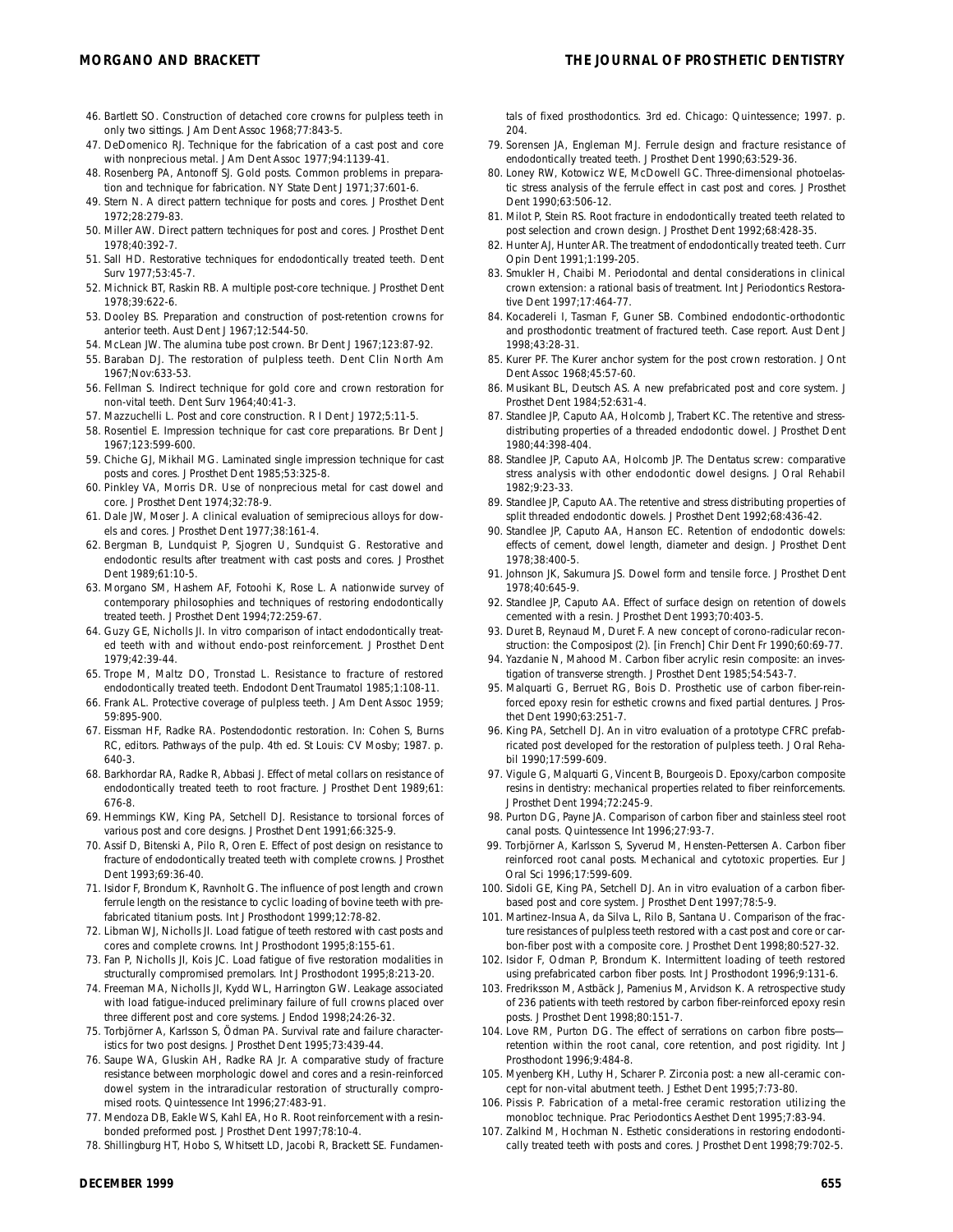- 
- 108. Zalkind M, Hochman N. Direct core buildup using a preformed crown and prefabricated zirconium oxide post. J Prosthet Dent 1998;80:730-2.
- 109. Akagawa Y, Ichikawa Y, Nikai H, Tsuru H. Interface histology of unloaded and early loaded partially stabilized zirconia endosseous implant in initial bone healing. J Prosthet Dent 1993;69:599-604.
- 110. Cales B, Stefani Y, Lilley E. Long-term in vivo and in vitro aging of a zirconia ceramic used in orthopaedy. J Biomed Mat Res 1994;28:619-24.
- 111. Gubta TK, Lange FF, Bechtold JH. Effect of stress-induced phase transformation on the metastable tetragonal phase. J Mat Sci 1978;13:1464-70.
- 112. Schweiger M, Frank M, Rheinburger V, Holand W. New sintered glassceramics based on apatite and zirconia. Proceedings of the International Symposium on Glass Problems. Istanbul, Turkey. ICG 1996;2:229-35.
- 113. Hulbert SF, Morrison SJ, Klawitter JJ. Tissue reaction to three ceramics of porous and non-porous structure. J Biomed Mater Res 1972;6:347-74.
- 114. Porter DL, Heuer AH. Mechanism of toughening partially stabilized zirconia ceramics (PSZ) J Am Ceram Soc 1977;60:183-4.
- 115. Ichikawa Y, Akagawa Y, Nikai H, Tsuru H. Tissue compatibility and stability of a new zirconia ceramic in vivo. J Prosthet Dent 1992;68:322-6.
- 116. Dietschi D, Romelli M, Goretti A. Adaptation of adhesive posts and cores to dentin after fatigue testing. Int J Prosthodont 1997;10:498-507.
- 117. Jones DW. The strength and strengthening mechanisms of dental ceramics. In: McLean JW, editor. Dental ceramics: proceedings of the first international symposium on ceramics. Chicago: Quintessence; 1983. p. 83- 141.
- 118. Ban S, Anusavice KJ. Influence of test method on failure stress of brittle dental materials. J Dent Res 1990;69:1791-9.
- 119. Hochstedler J, Huband M, Poillion C. Porcelain-fused-to-metal post and core: an esthetic alternative. J Dent Tech 1996;13:26-9.
- 120. Ribbond Inc. Constructing a Ribbond composite-laminate endo post and core. In: Ribbond bondable reinforcement ribbon: instruction manual. Seattle: Ribbond, Inc; 1992-1997. p. 21-6.
- 121. Karna JC. A fiber composite laminate endodontic post and core. Am J Dent 1996;9:230-2.
- 122. Rudo DN, Karbhari VM. Physical behaviors of fiber reinforcement as applied to tooth stabilization. Dent Clin North Am 1999;43:7-35.
- 123. Sirimai S, Riis DN, Morgano SM. An in vitro study of the fracture resistance and the incidence of vertical root fracture of pulpless teeth restored with six post-and-core systems. J Prosthet Dent 1999;81:262-9.
- 124. Smith DC. A new dental cement. Br Dent J 1968;124:381-4.
- 125. Wilson AD, Prosser HJ, Powis DM. Mechanism of adhesion of polyelectrolyte cements to hydroxyapatite. J Dent Res 1983;62:590-2.
- 126. Oilo G. Luting cements: a review and comparison. Int Dent J 1991; 41:81-8.
- 127. Scoville RK, Foreman F, Burgess JO. In vitro fluoride uptake by enamel adjacent to a glass ionomer luting cement. ASDC J Dent Child 1990; 57:352-5.
- 128. Rezk-Lega F, Ogaard B, Rolla G. Availability of fluoride from glassionomer luting cements in human saliva. Scand J Dent Res 1991;99:60- 3.
- 129. Marcushamer M, Garcia-Godoy F, Chan DC. Caries protection after orthodontic band cementation with glass ionomer. ASDC J Dent Child 1993;60:300-3.
- 130. Staninec M, Giles WS, Saiku JM, Hattori M. Caries penetration and cement thickness of three luting agents. Int J Prosthodont 1998;1:259-63.
- 131. Musa A, Pearson GJ, Gelbier M. In vitro investigation of fluoride ion release from four resin-modified glass polyalkenoate cements. Biomaterials 1996;17:1019-23.
- 132. Chung CK, Millett DT, Creanor SL, Gilmour WH, Foye RH. Fluoride release and cariostatic ability of a compomer and a resin-modified glass ionomer cement used for orthodontic bonding. J Dent 1988;26:533-8.
- 133. Kreulen CM, de Soet JJ, Weerheijm KL, van Amerongen WE. In vivo cariostatic effect of resin modified glass ionomer cement and amalgam on dentine. Caries Res 1997;31:384-9.
- 134. Tjan AH, Li T. Seating and retention of complete crowns with a new adhesive resin cement. J Prosthet Dent 1992;67:478-83.
- 135. Mojon P, Hawbolt EB, MacEntee MI, Ma PH. Early bond strength of luting cements to a precious alloy. J Dent Res 1992;71:1633-9.
- 136. Matsuya S, Maeda T, Ohta M. IR and NMR analyses of hardening and maturation of glass-ionomer cement. J Dent Res 1996;75:1920-7.
- 137. Hunt PR, Gogarnoiu D. Evolution of post and core systems. J Esthet Dent 1996;8:74-83.
- 138. Mitchell CA, Orr JF. Comparison of conventional and resin-modified glass-ionomer luting cements in the retention of post-crowns by fatigue loading. J Oral Rehabil 1998;25:472-8.
- 139. Small IC, Watson TF, Chadwick AV, Sidhu SK. Water sorption in resinmodified glass-ionomer cements: an in vitro comparison with other materials. Biomaterials 1998;19:545-50.
- 140. Irie M, Nakai H. Flexural properties and swelling after storage in water of polyacid-modified composite resin (compomer). Dent Mater J 1998;17: 77-82.
- 141. Miller MB. The reality of nonscience-based newsletters. Quintessence Int 1996;27:655-6.
- 142. Standlee JP, Caputo AA. Endodontic dowel retention with resinous cements. J Prosthet Dent 1992;68:913-7.
- 143. Leary JM, Holmes DC, Johnson WT. Post and core retention with different cements. Gen Dent 1995;43:416-9.
- 144. Duncan JP, Pameijer CH. Retention of parallel-sided titanium posts cemented with six luting agents: an in vitro study. J Prosthet Dent 1998;80:423-8.
- 145. Junge T, Nicholls JI, Phillips KM, Libman WJ. Load fatigue of compromised teeth: a comparison of 3 luting cements. Int J Prosthodont 1998;11:558-64.
- 146. Tjan AH, Nemetz H. Effect of eugenol-containing endodontic sealer on retention of prefabricated posts luted with an adhesive composite resin cement. Quintessence Int 1992;23:839-44.
- 147. Mendoza DB, Eakle WS. Retention of posts cemented with various dentinal bonding cements. J Prosthet Dent 1994;72:591-4.
- 148. Schwartz RS, Murchison DF, Walker WA 3rd. Effects of eugenol and noneugenol endodontic sealer cements on post retention. J Endod 1998;24:564-7.
- 149. al-Wazzan KA, al-Harbi AA, Hammad IA. The effect of eugenol-containing temporary cement on the bond strength of two resin composite core materials to dentin. J Prosthodont 1997;6:37-42.
- 150. White SN, Yu Z. Physical properties of fixed prosthodontic, resin composite luting agents. Int J Prosthodont 1993;6:384-9.
- 151. Costa LC, Pegoraro LF, Bonfante G. Influence of different metal restorations bonded with resin on fracture resistance of endodontically treated maxillary premolars. J Prosthet Dent 1997;77:365-9.
- 152. Jacobi R, Shillingburg HT Jr. Pins, dowels, and other retentive devices in posterior teeth. Dent Clin North Am 1993;37:367-90.
- 153. Huysmans MC, Van Der Varst PG, Peters MC, Plasschaert AJ. The Weibull distribution applied to post and core failure. Dent Mater 1992:8:283-8.
- 154. Yaman P, Thorsteinsson TS. Effect of core materials on stress distribution in posts. J Prosthet Dent 1992;68:416-20.
- 155. Levartovsky S, Kuyinu E, Georgescu M, Goldstein GR. A comparison of the diametral tensile strength, the flexural strength, and the compressive strength of two new core materials to a silver alloy-reinforced glassionomer material. J Prosthet Dent 1994;72:481-5.
- 156. Russell MD, Masood M, Cunningham L. The behavior of post-retained core materials supported by coronal tooth structure in vitro. Int Endod J 1997;30:408-12.
- 157. Cohen BI, Deutsch AS, Condos S, Musikant BL, Scherer W. Compressive and diametral tensile strength of titanium-reinforced composites. J Esthet Dent 1992;4(suppl):50-5.
- 158. Cohen BI, Condos S, Deutsch AS, Musikant BL. Fracture strength of three different core materials in combination with three different endodontic posts. Int J Prosthodont 1994;7:178-82.
- 159. Cohen BI, Pagnillo MK, Condos S, Deutsch AS. Four different core materials measured for fracture strength in combination with five different designs of endodontic posts. J Prosthet Dent 1996;76:487-95.
- 160. Cohen BI, Pagnillo MK, Newman I, Musikant BL, Deutsch AS. Cyclic fatigue testing of five endodontic post designs supported by four core materials. J Prosthet Dent 1997;78:458-64.
- 161. Sornkul E, Stannard JG. Strength of roots before and after endodontic treatment and restoration. J Endod 1992;18:440-3.
- 162. Mentink AG, Meeuwissen R, Hoppenbrouwers PP, Kayser AF, Mulder J. Porosity in resin composite core restorations: the effect of manipulative techniques. Quintessence Int 1995;26:811-5.
- 163. Cohen BI, Deutsch AS, Musikant BL. Fluoride release from four reinforced composite resins: a one year study. Oral Health 1995;85:7- 8,10,13-4.
- 164. Cohen BI, Pagnillo MK, Deutsch AS, Musikant BL. A five year study. Fluoride release of four reinforced composite resins. Oral Health 1998;88:81-6.
- 165. Ruzickova T, Staninec M, Marshall GW, Hutton JE. Bond strengths of the adhesive resin-amalgam interface. Am J Dent 1997;10:192-4.
- 166. Staninec M, Marshall GW, Lowe A, Ruzickova T. Clinical research on